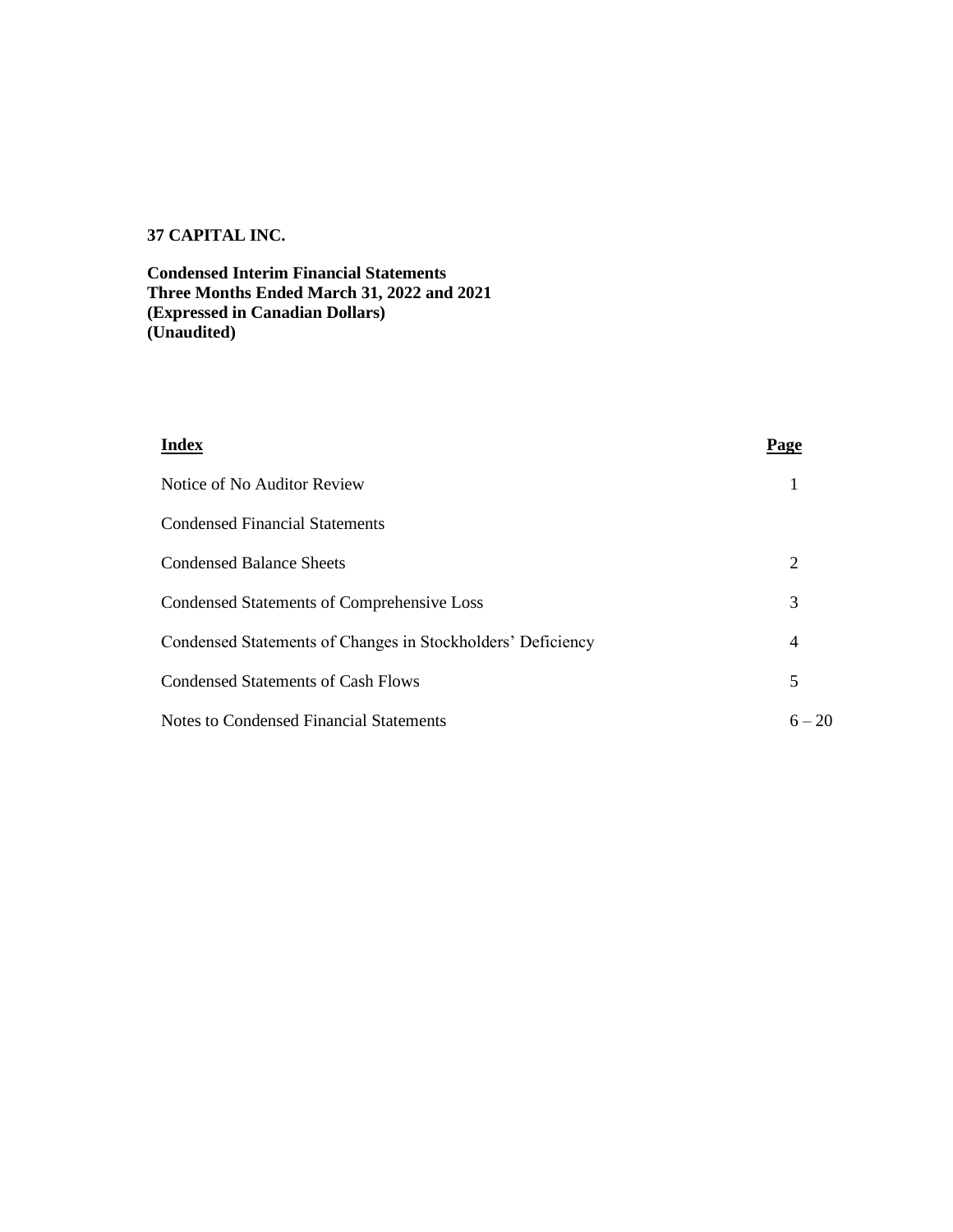# **Notice of No Auditor Review of Condensed Interim Financial Statements**

In accordance with National Instrument 51-102 released by the Canadian Securities Administrators, the Company discloses that its auditors have not reviewed these unaudited condensed interim financial statements as at March 31, 2022 and for the three months ended March 31, 2022 and 2021.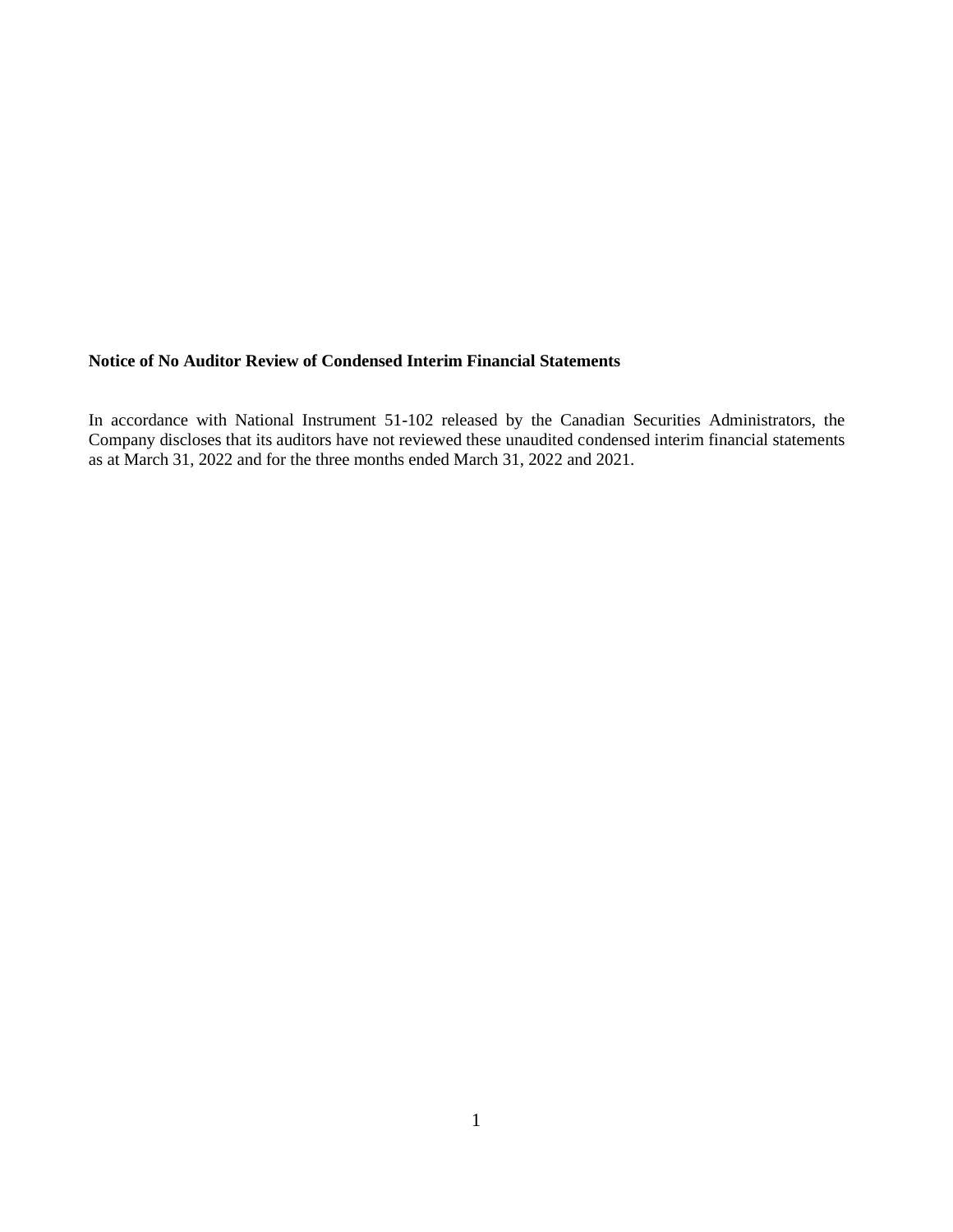# **37 CAPITAL INC. Condensed Balance Sheets (Expressed in Canadian Dollars)** (Unaudited)

|                                                       | March 31,<br>2022 | December 31,<br>2021<br>(audited) |
|-------------------------------------------------------|-------------------|-----------------------------------|
| <b>Assets</b>                                         |                   |                                   |
| <b>Current</b>                                        |                   |                                   |
| Cash                                                  | \$<br>971         | \$<br>1,611                       |
| GST receivable                                        | 1,818<br>2,789    | 502<br>2,113                      |
| Mineral Property Interests (note 5)                   |                   |                                   |
| Investment (note 15)                                  |                   |                                   |
| <b>Total Assets</b>                                   | \$<br>2,789       | \$<br>2,113                       |
| <b>Liabilities and Stockholders' Deficiency</b>       |                   |                                   |
| Current                                               |                   |                                   |
| Accounts payable and accrued liabilities (note 6)     | \$<br>157,210     | \$<br>150,001                     |
| Due to related parties (note 7)                       | 41,609            | 34,756                            |
| Refundable subscription (note 8)                      |                   |                                   |
| Loan payable (note 9)                                 | 54,205            | 52,973                            |
| Convertible debentures (note 10)                      | 467,089           | 459,589                           |
| <b>Total Liabilities</b>                              | 720,113           | 697,319                           |
| <b>Stockholders' Deficiency</b>                       |                   |                                   |
| Capital stock (note 11)                               | 27,511,269        | 27,511,269                        |
| Equity portion of convertible debentures (note 10)    | 33,706            | 33,706                            |
| Deficit                                               | (28, 262, 299)    | (28, 240, 181)                    |
| <b>Total Stockholders' Deficiency</b>                 | (717, 324)        | (695,206)                         |
| <b>Total Liabilities and Stockholders' Deficiency</b> | 2,789<br>\$       | 2,113<br>\$                       |

Going Concern (note 2) Commitments (note 12)

On behalf of the Board:

*"Jake H. Kalpakian" (signed)*

Jake H. Kalpakian, Director

*"Gregory T. McFarlane" (signed)*

Gregory T. McFarlane, Director

*The accompanying notes form an integral part of these financial statements.*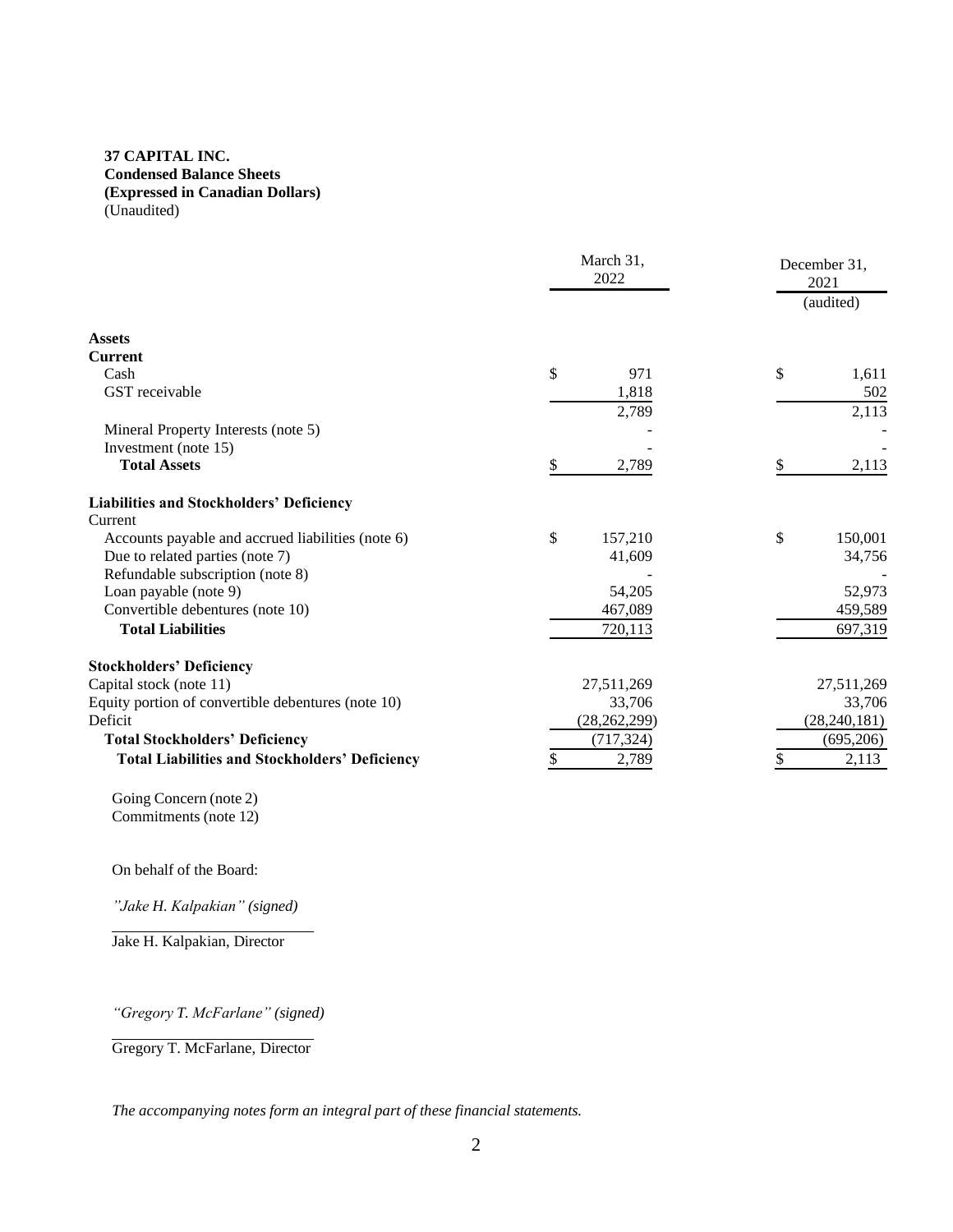# **37 CAPITAL INC. Condensed Interim Statements of Comprehensive Loss (Expressed in Canadian Dollars)**

|                                                 | <b>Three Months</b><br><b>Ended</b><br><b>March 31, 2022</b> | <b>Three Months</b><br><b>Ended</b><br><b>March 31, 2021</b> |
|-------------------------------------------------|--------------------------------------------------------------|--------------------------------------------------------------|
| <b>Expenses</b>                                 |                                                              |                                                              |
| Office (note 7)                                 | \$<br>3.784                                                  | \$<br>3,193                                                  |
| Finance and interest (notes 7 and 10)           | 8,733                                                        | 6,362                                                        |
| Legal, accounting and audit                     | 1,905                                                        | 2,823                                                        |
| Rent (note 7)                                   | 3,000                                                        | 3,000                                                        |
| Regulatory and transfer fees                    | 4,696                                                        | 4,535                                                        |
|                                                 | 22,118                                                       | 19,913                                                       |
| <b>Net and comprehensive Loss</b>               | \$<br>(22, 118)                                              | \$<br>(19, 913)                                              |
| <b>Basic and Diluted Loss per Common Share</b>  | (0.00)                                                       | (0.01)                                                       |
| <b>Weighted Average Number of Common Shares</b> |                                                              |                                                              |
| Outstanding                                     | 4.495.947                                                    | 3,652,224                                                    |

*The accompanying notes form an integral part of these financial statements.*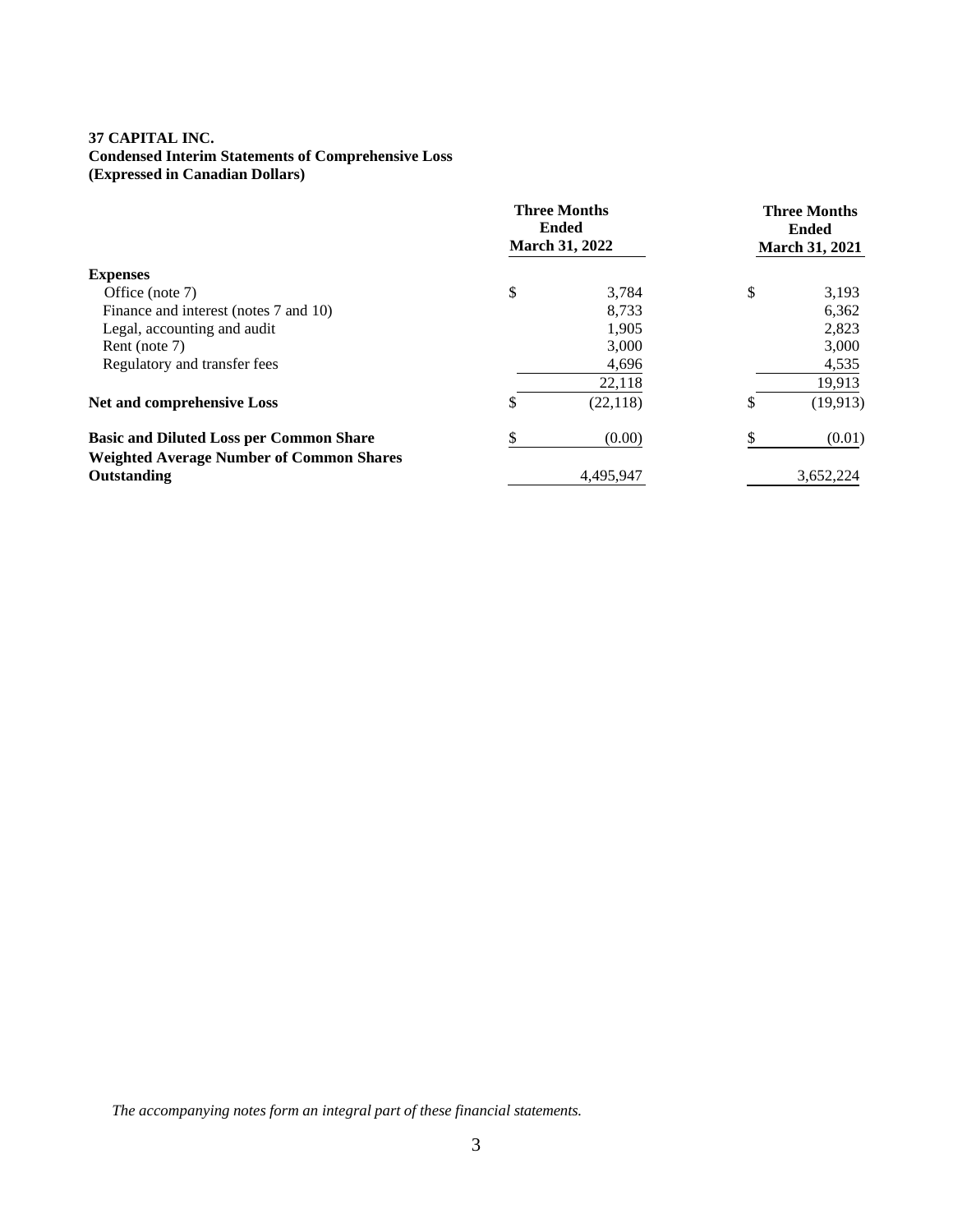## **37 CAPITAL INC. Statements of Changes in Stockholders' Deficiency (Expressed in Canadian Dollars)**

|                                                                                      | <b>Capital Stock</b>    |                     |                                                                             |                                 |                                             |
|--------------------------------------------------------------------------------------|-------------------------|---------------------|-----------------------------------------------------------------------------|---------------------------------|---------------------------------------------|
|                                                                                      | Common<br><b>Shares</b> | Amount              | <b>Equity Portion of</b><br><b>Convertible Debentures</b><br><b>Reserve</b> | <b>Deficit</b>                  | Total<br>Stockholders'<br><b>Deficiency</b> |
| Balance, December 31, 2020<br>Net loss for the period<br>Private placement, net of   | 1,458,542               | $$25,864,950$ \, \$ | 33,706                                                                      | $$ (27,195,318)$ \;<br>(19.913) | (1,296,662)<br>(19,913)                     |
| issuance costs<br>Shares issued for debt                                             | 80,000<br>2,957,406     | 20,000<br>739,351   | ۰                                                                           |                                 | 20,000<br>739,351                           |
| Balance, March 31, 2021<br>Net loss for the period<br>Shares issued for debt, net of | 4,495,948               | \$26,624,301        | 33,706                                                                      | (27, 215, 231)<br>(1,024,950)   | (557, 224)<br>(1,024,950)                   |
| issuance of costs<br>Fractional share adjustment                                     | ۰.<br>(1)               | 886,968             | ۰                                                                           |                                 | 886,968                                     |
| Balance, December 31, 2021<br>Net loss for the period                                | 4,495,947               | 27,511,269          | 33,706                                                                      | (28, 240, 181)<br>(22, 118)     | (695,206)<br>(22, 118)                      |
| Balance, March 31, 2022                                                              | 4.495.947               | \$27,511,269        | 33,706                                                                      | (28, 262, 299)<br>S             | (717, 324)<br>\$                            |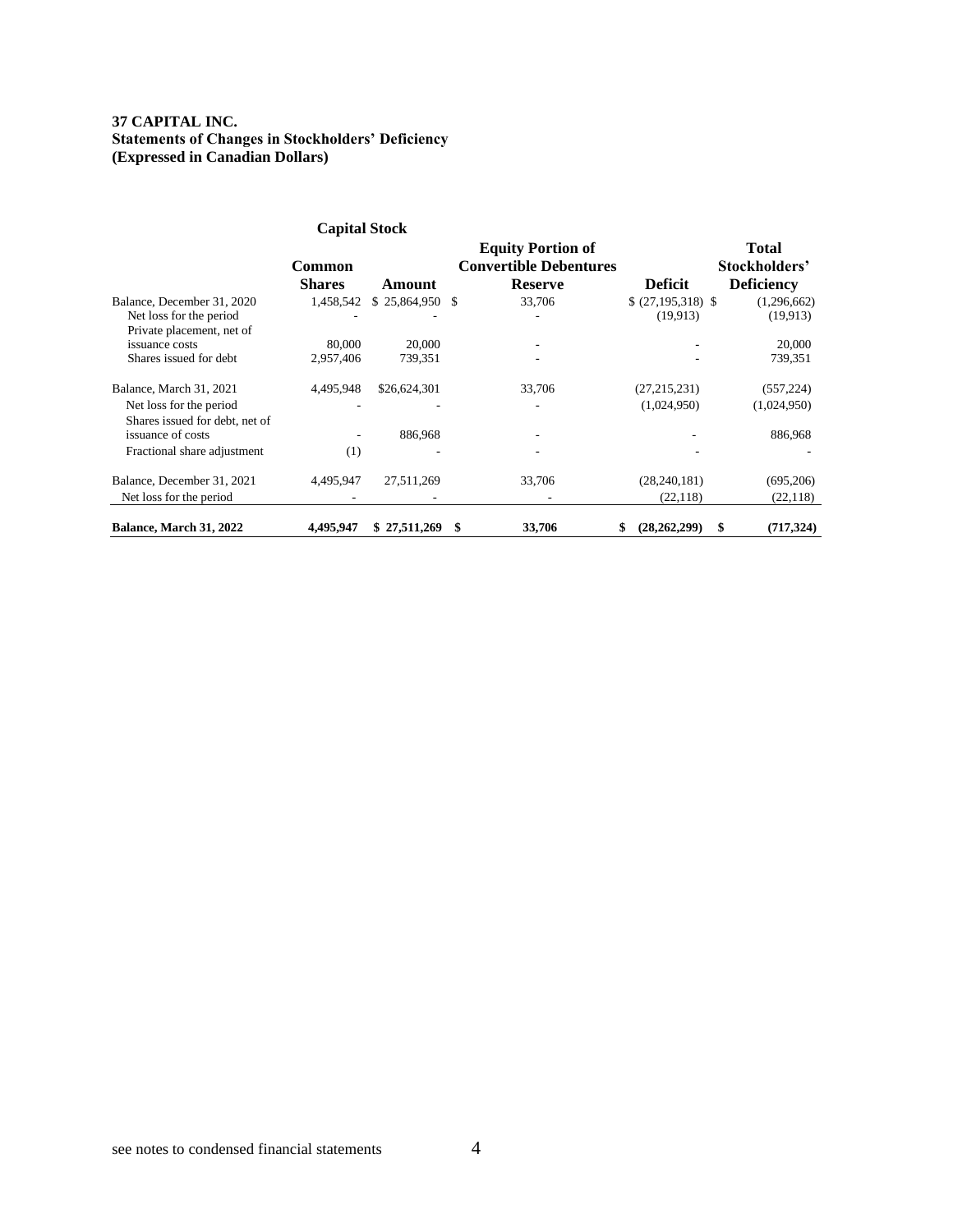# **37 CAPITAL INC. Condensed Interim Statements of Cash Flows (Expressed in Canadian Dollars)**

|                                                     | <b>Three Months</b><br><b>Ended</b><br><b>March 31, 2022</b> | <b>Three Months</b><br><b>Ended</b><br><b>March 31, 2021</b> |
|-----------------------------------------------------|--------------------------------------------------------------|--------------------------------------------------------------|
| <b>Operating Activities</b>                         |                                                              |                                                              |
| Net loss                                            | \$<br>(22, 118)                                              | \$<br>(19, 913)                                              |
| Items not involving cash:                           |                                                              |                                                              |
| Interest expense on loan and convertible debentures | 8,732                                                        | 6,250                                                        |
|                                                     | (13, 386)                                                    | (13, 663)                                                    |
| Changes in non-cash working capital                 |                                                              |                                                              |
| GST/.HST receivable                                 | (1,316)                                                      | (1,256)                                                      |
| Accounts payable and accrued liabilities            | 7,209                                                        | 7,511                                                        |
| Due to related parties                              | 6,853                                                        | 7,410                                                        |
| Cash provided by (used in) operating activities     | 12,746                                                       | 13,665                                                       |
| Cash provided by financing activities               |                                                              |                                                              |
| Net increase (decrease) in cash                     | (640)                                                        | $\overline{2}$                                               |
| Cash, beginning of period                           | 1,611                                                        | 9                                                            |
| Cash, end of period                                 | 971                                                          | 11                                                           |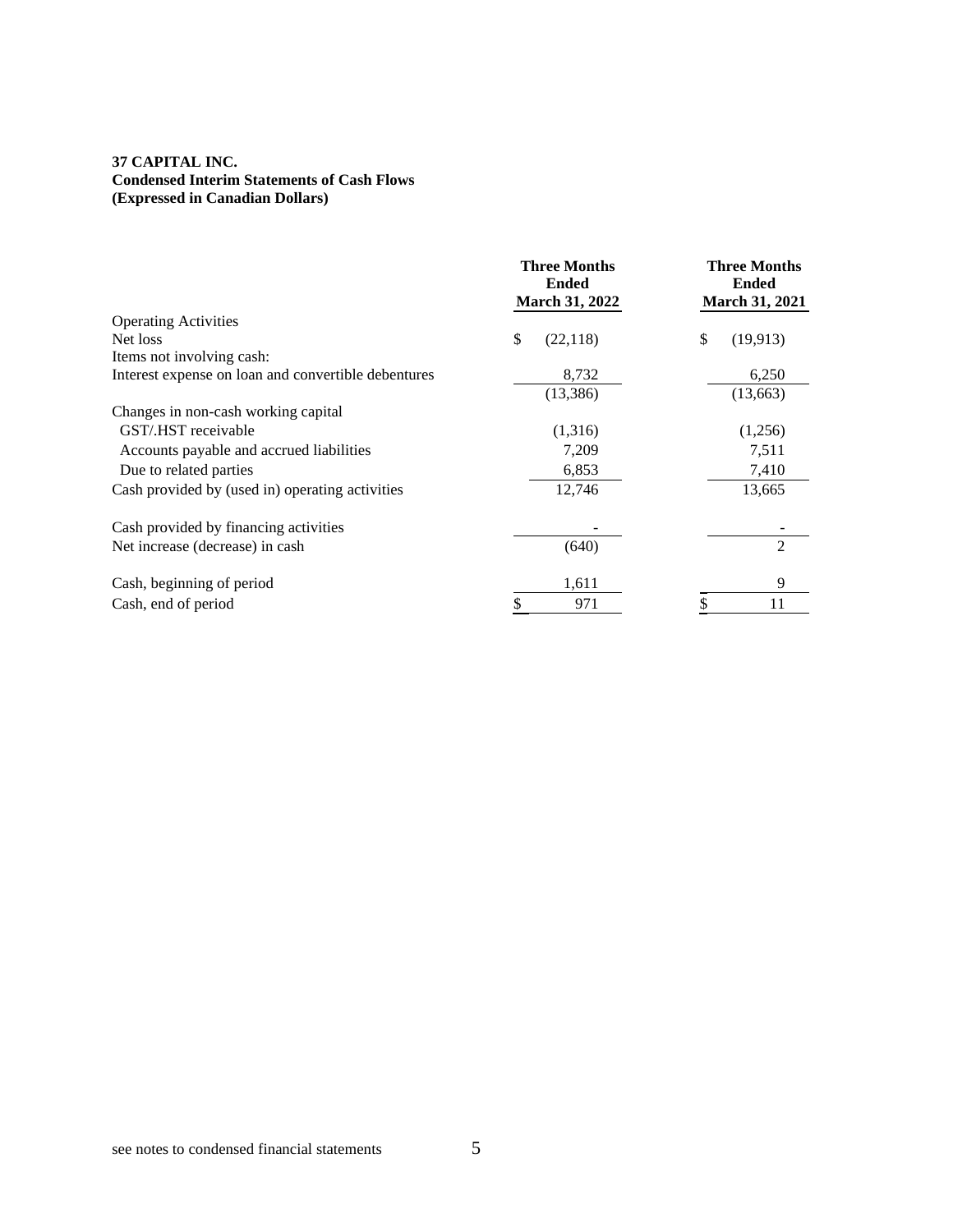### **1. NATURE OF BUSINESS**

37 Capital Inc. ("37 Capital" or the "Company") was incorporated on August 24, 1984 in British Columbia, Canada. The principal business of the Company is the acquisition, exploration, and if warranted, the development of natural resource prospects.

The shares of the Company trade on the Canadian Securities Exchange (the "Exchange") under the symbol "JJJ.X", and trade on the OTC Pink tier of the OTC markets in the United States of America under the symbol "HHHEF". The Company's office is located at 303 – 570 Granville Street, Vancouver, British Columbia, Canada, V6C 3P1 and its registered office is located at 3200-650 West Georgia Street, Vancouver BC V6B 4P7.

Effective June 15, 2021, the Company consolidated its capital stock on the basis of 5 pre-consolidation common shares to 1 post-consolidation common share. The Cusip number of the Company's common shares is 88429G201. All the figures as to the number of common shares, stock options, warrants, prices of issued shares, exercise prices of stock options and warrants, as well as loss per share, in the condensed interim financial statements are post-consolidation amounts and the prior year comparatives have been retroactively restated to present the post-consolidation amounts.

In March 2020, the World Health Organization declared a global pandemic related to the coronavirus known as COVID-19. The expected impacts on global commerce are anticipated to be far reaching. To date there have been significant wide-spread adverse financial impact globally, and the movement of people and goods has become restricted. As the Company has no material operating income or cash flows, it is reliant on additional financing to fund ongoing operations. An extended disruption may affect the Company's ability to obtain additional financing. As such, the Company may not be able to raise the required funds and may not be able to conduct exploration works on its mineral property interest in a timely manner. The impact on the economy and the Company is not yet determinable; however, the Company's financial position, results of operations and cash flows in future periods may be materially affected. In particular, there may be heightened risk of asset impairment and liquidity thus creating further going concern uncertainty.

### **2. GOING CONCERN**

These condensed interim financial statements have been prepared on the basis of accounting principles applicable to a "going concern", which assumes that the Company will continue in operation for the foreseeable future and will be able to realize its assets and discharge its liabilities in the normal course of operations.

Several adverse conditions cast substantial doubt on the validity of this assumption. The Company has incurred significant losses over the past three months (March 31, 2022 - \$22,118) (March 31, 2021 - \$19,913) (March 31, 2020 - \$21,885) and has incurred significant losses over the past three fiscal years (December 31, 2021 - \$1,044,863; December 31, 2020 - \$133,379; December 31, 2019 - \$147,137), has a deficit of \$28,262,299 as at March 31, 2022 (December 31, 2021 - \$28,240,181; December 31, 2020 - \$27,195,318), a working capital deficiency of \$717,324 (December 31, 2021 - \$695,206; December 31, 2020 - \$1,336,664). As the Company has limited resources and no sources of operating cash flow, there can be no assurances whatsoever that sufficient funding will be available for the Company to continue operations for an extended period of time.

The application of the going concern concept is dependent upon the Company's ability to raise sufficient funding to pay creditors and to satisfy its liabilities as they become due. Management is actively engaged in the review and due diligence on opportunities of merit and is seeking to raise the necessary capital to meet its funding requirements. There can be no assurance whatsoever that management's plan will be successful.

If the going concern assumption were not appropriate for these condensed interim financial statements then adjustments may be necessary in the carrying value of assets and liabilities, the reported expenses and the balance sheet classifications used. Such adjustments could be material.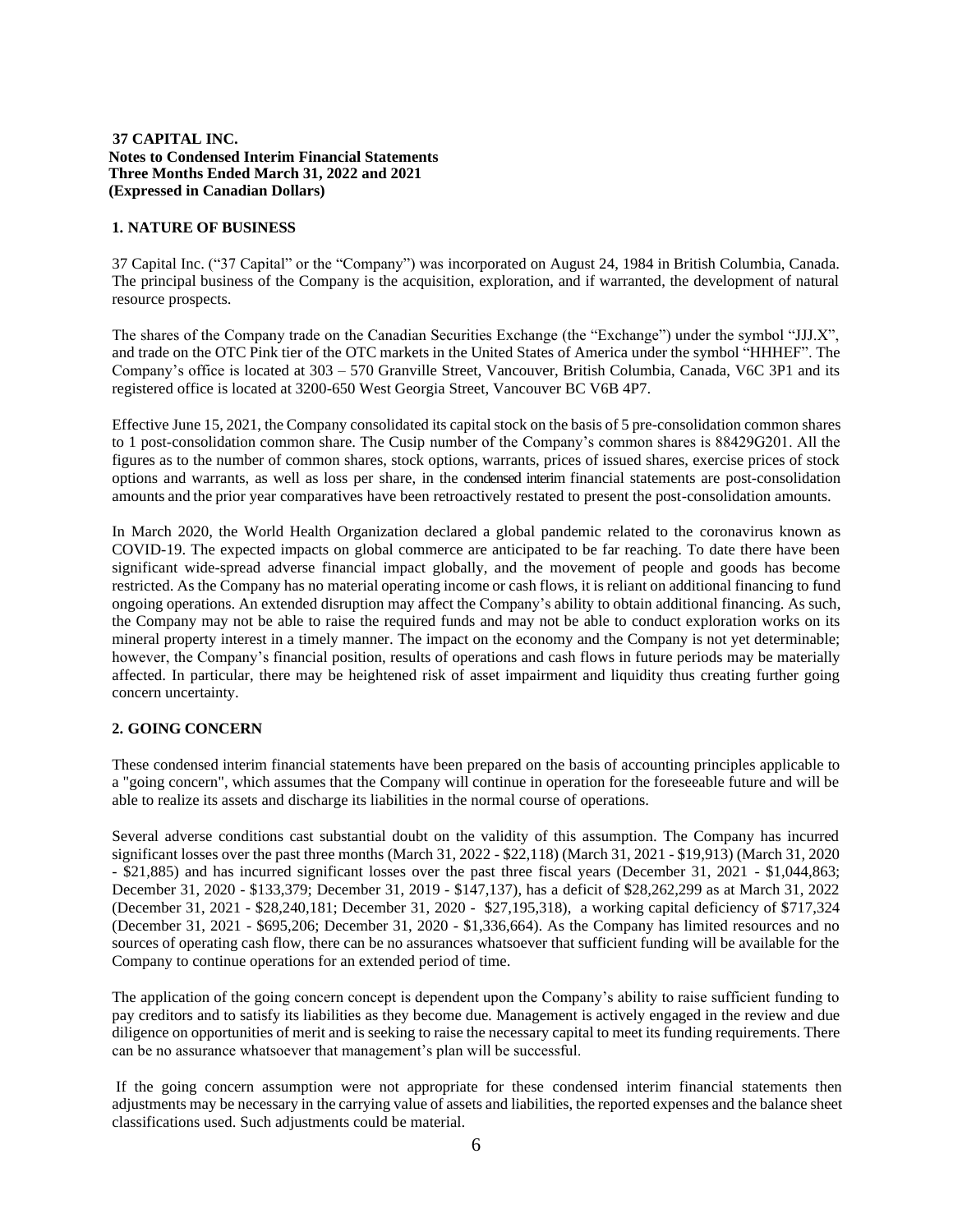### **3. BASIS OF PRESENTATION**

(a) Statement of compliance

These condensed interim financial statements are prepared in accordance with the International Financial Reporting Standards ("IFRS"), as issued by the International Accounting Standards Board ("IASB") and interpretations issued by the International Financial Reporting interpretation Committee ("IFRIC").

(b) Basis of presentation

These condensed interim financial statements were prepared in accordance with International Accounting Standard 34 Interim Financial Reporting. They do not include all of the information required for full annual financial statements.

These condensed interim financial statements have been prepared on a historical cost basis, except for certain financial instruments which are measured at fair value.

In addition, these condensed interim financial statements have been prepared on the accrual basis, except for cash flow information. These financial statements are presented in Canadian dollars, which is the Company's functional currency.

(c) Approval of the financial statements

These condensed interim financial statements were approved and authorized for issue by the Board of Directors on May 27, 2022.

(d) Reclassification

Certain prior period amounts in these condensed interim financial statements have been reclassified to conform to current period's presentation. These reclassifications had no net effect on the results of operations or financial position for any period presented.

(e) Use of estimates and judgments

The preparation of condensed interim financial statements in conformity with IFRS requires management to make judgments, estimates and assumptions that affect the application of accounting policies and the reported amounts of assets, liabilities, income and expenses. Actual results may differ from these estimates.

Estimates and judgments are continually evaluated and are based on historical experience and other factors, including expectations of future events that are believed to be reasonable under the circumstances. Accounting estimates will, by definition, seldom equal the actual results. Revisions to accounting estimates are recognized in the period in which the estimates are revised and in any future periods affected.

The key area of judgment applied in the preparation of the condensed interim financial statements that could result in a material adjustment to the carrying amounts of assets and liabilities is as follows:

- assessment of the Company's ability to continue as a going concern and whether there are events or conditions that give rise to significant uncertainty;
- the classification/allocation of expenses as exploration and evaluation expenditures or operating expenses; and
- **•** the determination whether there have been any events or changesin circumstances that indicate the impairment of its exploration and evaluations assets.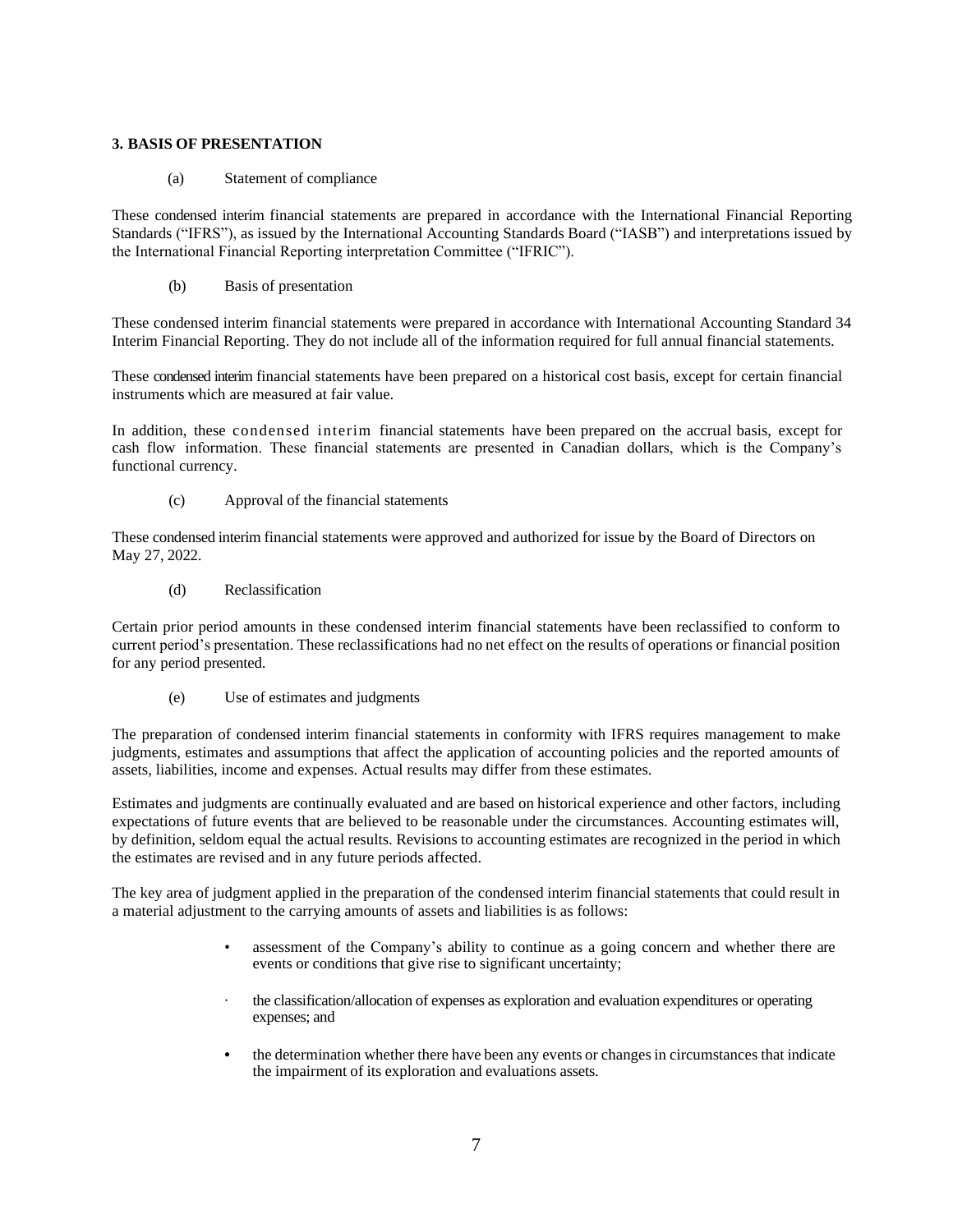### **3. BASIS OF PRESENTATION (**Continued)

The key estimates applied in the preparation of the condensed interim financial statements that could result in a material adjustment to the carrying amounts of assets and liabilities are as follows:

- The recoverability of the carrying value of exploration and evaluation assets;
- The provision for income taxes and recognition of deferred income tax assets and liabilities; and
- The inputs in determining the liability and equity components of the convertible debentures.

### **4. SIGNIFICANT ACCOUNTING POLICIES**

The significant accounting policies of the Company include the following:

- (a) Financial instruments
	- (i) Recognition and classification

The Company classifies its financial instruments in the following categories:

- At fair value through profit and loss ("FVTPL"): cash
- At fair value through other comprehensive income (loss) ("FVTOCI")
- Amortized cost: accounts payable and accrued liabilities, due to related parties, refundable subscription, loan payable and convertible debentures

The Company determines the classification of financial assets at initial recognition. The classification of debt instruments is driven by the Company's business model for managing the financial assets and their contractual cash flow characteristics. Equity instruments that are held for trading are classified as FVTPL. For other equity instruments, on the day of acquisition the Company can make an irrevocable election (on an instrument-by-instrument basis) to designate them as at FVTOCI. Financial liabilities are measured at amortized cost, unless they are required to be measured at FVTPL (such as instruments held for trading or derivatives) or if the Company has opted to measure them at FVTPL.

#### (ii) Measurement

#### Financial assets and liabilities at amortized cost

Financial assets and liabilities at amortized cost are initially recognized at fair value plus or minus transaction costs, respectively, and subsequently carried at amortized cost less any impairment.

#### Financial assets and liabilities at FVTPL

Financial assets and liabilities carried at FVTPL are initially recorded at fair value and transaction costs are expensed in the statements of comprehensive loss. Realized and unrealized gains and losses arising from changes in the fair value of the financial assets and liabilities held at FVTPL are included in the statements of comprehensive loss in the period in which they arise.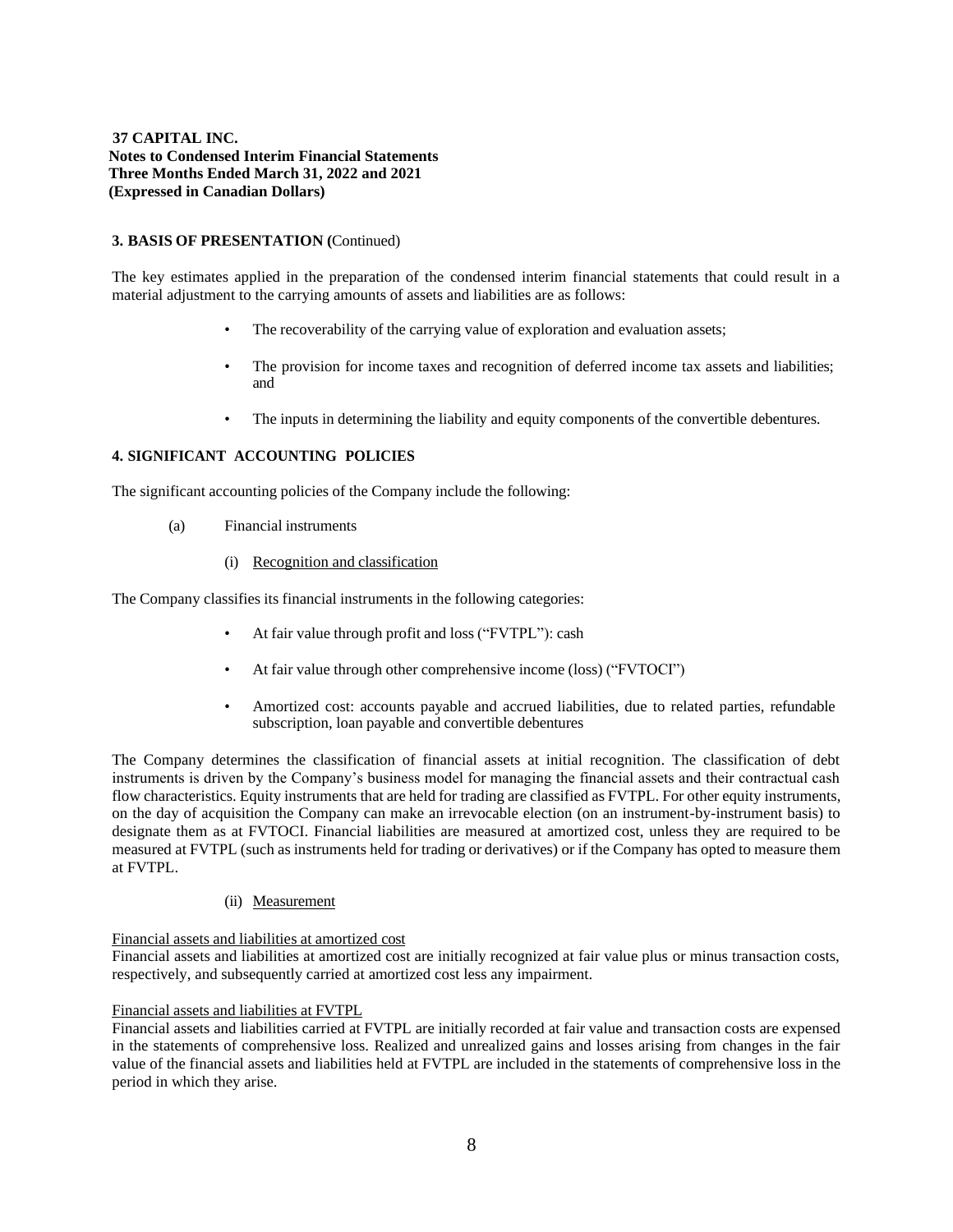### **4. SIGNIFICANT ACCOUNTING POLICIES (**Continued)

#### Debt investments at FVTOCI

These assets are subsequently measured at fair value. Interest income calculated using the effective interest method, foreign exchange gains and losses and impairment are recognized in profit or loss. Other net gains and losses are recognized in other comprehensive loss ("OCI"). On derecognition, gains and losses accumulated in OCI are reclassified to profit or loss.

#### Equity investments at FVTOCI

These assets are subsequently measured at fair value. Dividends are recognized as income in profit or loss unless the dividend clearly represents a recovery of part of the cost of the investment. Other net gains and losses are recognized in OCI and are never reclassified to profit or loss.

#### (iii) Impairment of financial assets at amortized cost

The Company recognizes a loss allowance for expected credit losses on financial assets that are measured at amortized cost. At each reporting date, the Company measures the loss allowance for the financial asset at an amount equal to the lifetime expected credit losses if the credit risk on the financial asset has increased significantly since initial recognition. If at the reporting date, the financial asset has not increased significantly since initial recognition, the Company measures the loss allowance for the financial asset at an amount equal to the twelve month expected credit losses. The Company shall recognize in the statements of comprehensive loss, as an impairment gain or loss, the amount of expected credit losses (or reversal) that is required to adjust the loss allowance at the reporting date to the amount that is required to be recognized.

#### (iv) Derecognition

#### Financial assets

The Company derecognizes financial assets only when the contractual rights to cash flows from the financial assets expire, or when it transfers the financial assets and substantially all of the associated risks and rewards of ownership to another entity.

### Financial liabilities

The Company derecognizes a financial liability when its contractual obligations are discharged or cancelled, or expire. The Company also derecognizes a financial liability when the terms of the liability are modified such that the terms and / or cash flows of the modified instrument are substantially different, in which case a new financial liability based on the modified terms is recognized at fair value.

Gains and losses on derecognition are generally recognized in profit or loss.

(b) Mineral property interests

Costs directly related to the acquisition, exploration and evaluation of resource properties are capitalized once the legal rights to explore the resource properties are acquired.

If it is determined that capitalized acquisition, exploration and evaluation costs are not recoverable, or the property is abandoned or management has determined impairment in value, the property is written down to its recoverable amount.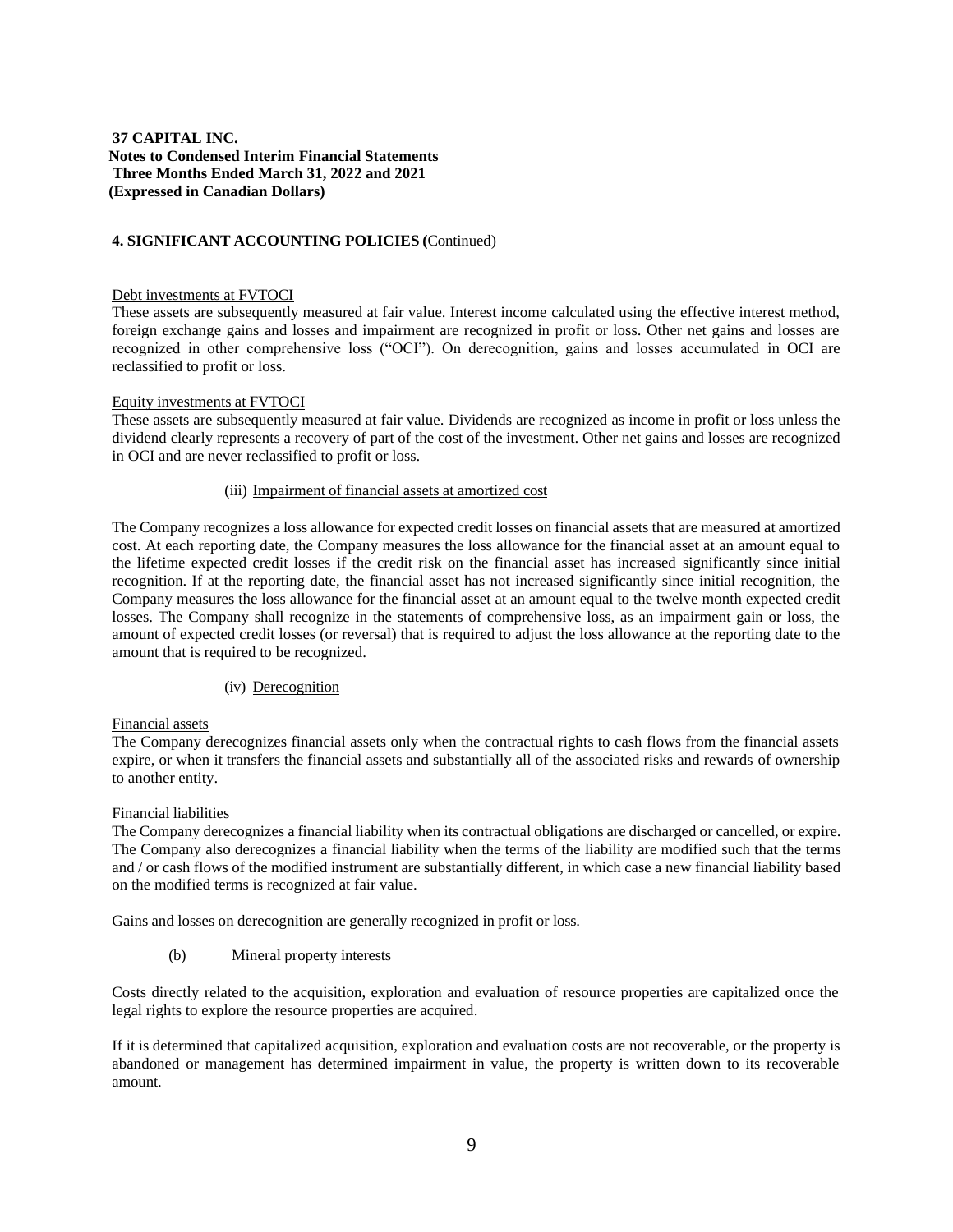### **4. SIGNIFICANT ACCOUNTING POLICIES (**Continued)

From time to time, the Company acquires or disposes properties pursuant to the terms of option agreements. Options are exercisable entirely at the discretion of the optionee, and accordingly, are recorded as mineral property costs or recoveries when the payments are made or received. After costs are recovered, the balance of the payments received is recorded as a gain on option or disposition of mineral property.

Once the technical feasibility and commercial viability of the extraction of mineral resources are demonstrable, mineral property interests attributable to that area of interest are first tested for impairment and then reclassified to mining property and development assets within property and equipment. To date, the Company's mineral property interest has not demonstrated technical feasibility and commercial viability. The recoverability of the carrying amount of any mineral property interests is dependent on successful development and commercial exploitation or, alternatively, sale of the respective areas of interest.

#### (c) Impairment

At the end of each reporting period, the Company's assets are reviewed to determine whether there is any indication that those assets may be impaired. If such indication exists, the recoverable amount of the asset is estimated in order to determine the extent of the impairment. The recoverable amount is the higher of fair value less costs to sell and value in use. Fair value is determined as the amount that would be obtained from the sale of the asset in an arm's length transaction between knowledgeable and willing parties. In assessing value in use, the estimated future cash flows are discounted to their present value using a pre-tax discount rate that reflects current market assessments of the time value of money and the risks specific to the asset. If the recoverable amount of an asset is estimated to be less than its carrying amount, the carrying amount of the asset is reduced to its recoverable amount and the impairment loss is recognized in profit or loss for the period. For an asset that does not generate largely independent cash flows, the recoverable amount is determined for the cash-generating unit to which the asset belongs.

When an impairment loss subsequently reverses, the carrying amount of the asset (or cash-generating unit) is increased to the revised estimate of its recoverable amount, but to an amount that does not exceed the carrying amount that would have been determined had no impairment loss been recognized for the asset (or cash-generating unit) in prior years. A reversal of an impairment loss is recognized immediately in profit or loss.

(d) Decommissioning liabilities

An obligation to incur decommissioning and site rehabilitation costs occurs when environmental disturbance is caused by exploration, evaluation, development or ongoing production.

Decommissioning and site rehabilitation costs arising from the installation of plant and other site preparation work, discounted to their net present value, are provided when the obligation to incur such costs arises and are capitalized into the cost of the related asset. These costs are charged against operations through depreciation of the asset and unwinding of the discount on the provision.

Depreciation is included in operating costs while the unwinding of the discount is included as a financing cost. Changes in the measurement of a liability relating to the decommissioning or site rehabilitation of plant and other site preparation work are added to, or deducted from, the cost of the related asset. The costs for the restoration of site damage, which arises during production, are provided at their net present values and charged against operations as extraction progresses.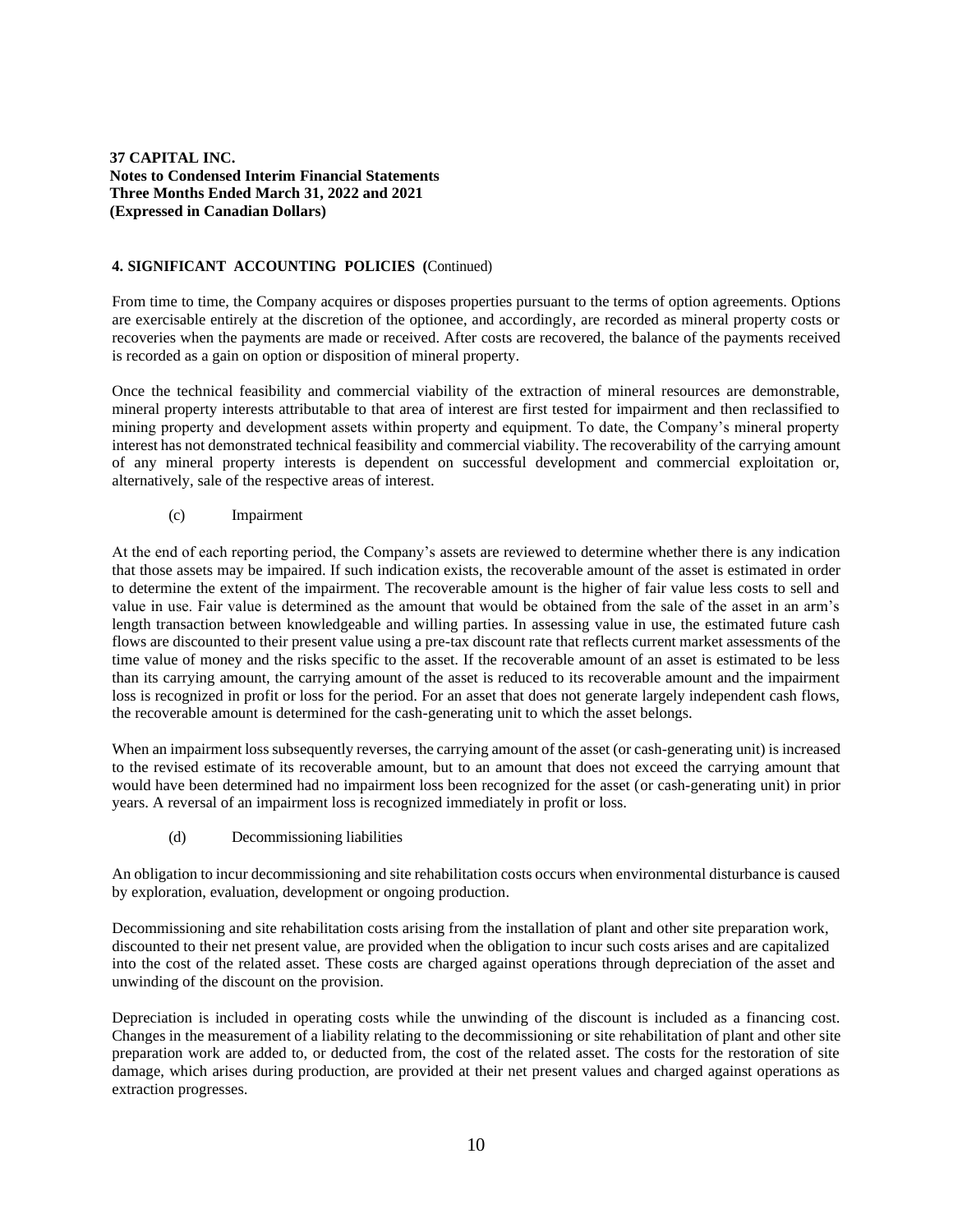### **4. SIGNIFICANT ACCOUNTING POLICIES (**Continued)

Changes in the measurement of a liability, which arise during production, are charged against operating profit. The discount rate used to measure the net present value of the obligations is the pre-tax rate that reflects the current market assessment of the time value of money and the risks specific to the obligation. To date the Company does not have any decommissioning liabilities.

(e) Income taxes

Income tax expense consisting of current and deferred tax expense is recognized to profit or loss. Current tax expense is the expected tax payable on the taxable income for the year, using tax rates enacted or substantively enacted at period-end, adjusted for amendments to tax payable with regard to previous years.

Deferred tax assets and liabilities and the related deferred income tax expense or recovery are recognized for deferred tax consequences attributable to differences between the carrying amounts of existing assets and liabilities and their respective tax basis. Deferred tax assets and liabilities are measured using the enacted or substantively enacted tax rates expected to apply when the asset is realized or the liability settled. The effect on deferred tax assets and liabilities of a change in tax rates is recognized in income in the period that substantive enactment occurs.

A deferred tax asset is recognized to the extent that it is probable that future taxable profits will be available against which the asset can be utilized. Deferred tax assets and liabilities are offset when there is a legally enforceable right to set off current tax assets against current tax liabilities and when they relate to income taxes levied by the same taxation authority and the Company intends to settle its current tax assets and liabilities on a net basis.

(f) Share-based payments

The Company grants stock options to directors, officers, employees and consultants of the Company. The fair value of share-based payments to employees is measured at grant date, using the Black-Scholes Option Pricing Model, and is recognized over the vesting period using the graded method. Fair value of share-based payments for non-employees is recognized and measured at the date the goods or services are received based on the fair value of the goods or services received. If it is determined that the fair value of goods and services received cannot be reliably measured, the share-based payment is measured at the fair value of the equity instruments issued using the Black-Scholes Option Pricing Model.

For both employees and non-employees, the fair value of share-based payments is recognized as either an expense or as mineral property interests with a corresponding increase in option reserves. The amount to be recognized as expense is adjusted to reflect the number of share options expected to vest. Consideration received on the exercise of stock options is recorded in capital stock and the related share-based payment is transferred from the stock option reserve to capital stock. For unexercised options that expire, the recorded value is transferred to deficit.

(g) Convertible debentures

The liability component of convertible debentures isrecognized initially at the fair value of a similar liability that does not have a conversion option. The equity component is recognized initially, as the difference between the fair value of the convertible debenture as a whole and the fair value of the liability component. Transaction costs are allocated to the liability and equity components in proportion to their initial carrying amounts. Subsequent to initial recognition, the liability component of the convertible debenture is measured at amortized cost using the effective interest method. The equity component is not re-measured subsequent to initial recognition.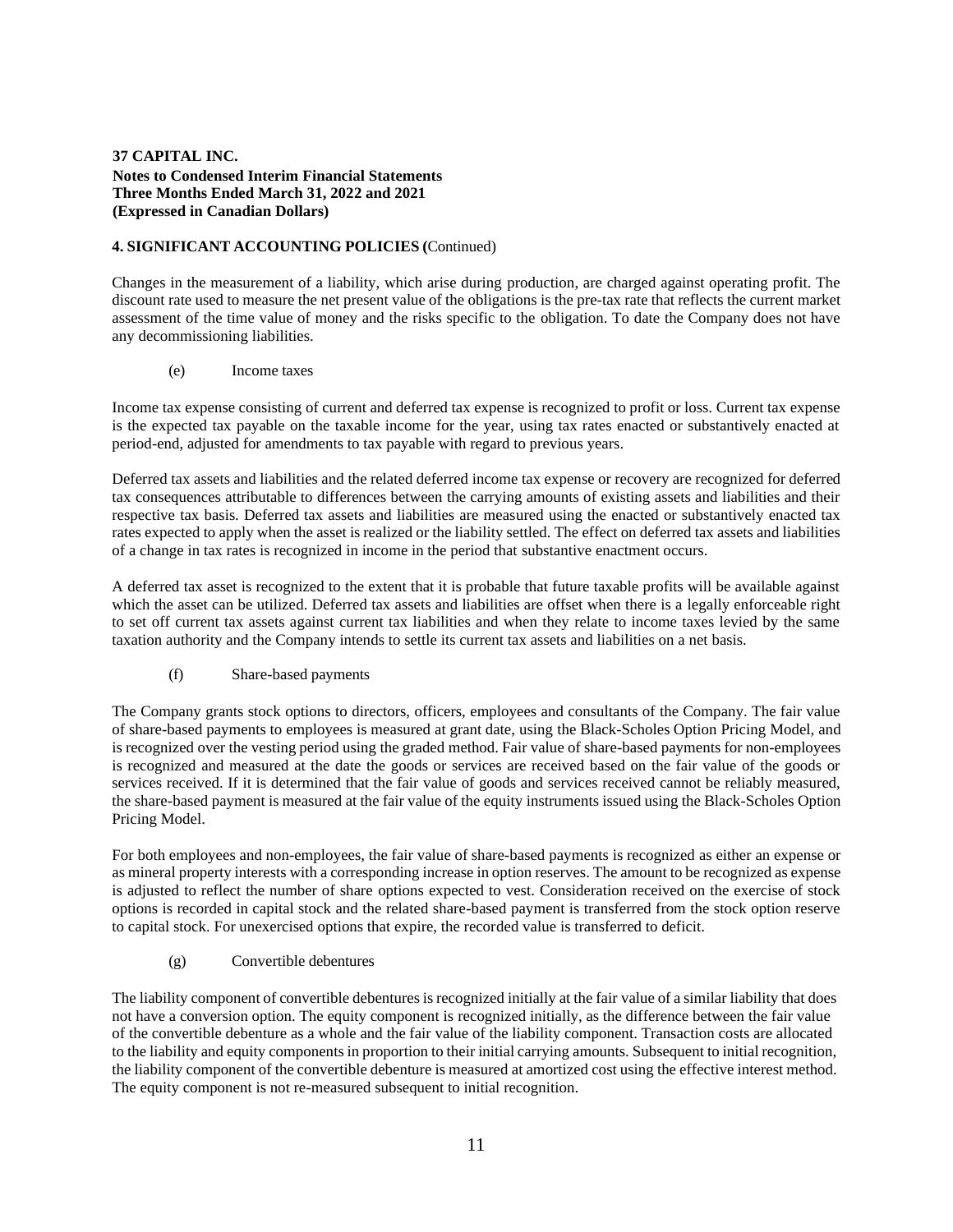### **4. SIGNIFICANT ACCOUNTING POLICIES (**Continued)

(h) Loss per share

Loss per share is calculated by dividing net loss attributable to common shares of the Company by the weighted average number of common shares outstanding during the year. The Company uses the treasury stock method for calculating diluted loss per share. Under this method, the dilutive effect on earnings per share is calculated on the use of the proceeds that could be obtained upon exercise of options, warrants and similar instruments. It assumes that the proceeds of such exercise would be used to purchase common shares at the average market price during the period. However, the calculation of diluted loss per share excludes the effects of various conversions and exercise of options and warrants that would be anti-dilutive.

(i) Capital stock

Proceeds from the exercise of stock options and warrants are recorded as capital stock. The proceeds from the issuance of units of the Company are allocated between common shares and warrants based on the residual value method. Under this method, the proceeds are allocated first to capital stock based on the fair value of the common shares at the time the units are issued and any residual value is allocated to the warrants. When the warrants are exercised, the related value is transferred from the warrant reserve to capital stock. For unexercised warrants that expire, the recorded value is transferred from the warrant reserves to deficit.

(j) Foreign currency translation

Amounts recorded in foreign currency are translated into Canadian dollars as follows:

- (i) Monetary assets and liabilities, at the rate of exchange in effect as at the balance sheet date;
- (ii) Non-monetary assets and liabilities, at the exchange rates prevailing at the time of the acquisition of the assets or assumption of the liabilities; and
- (iii) Revenues and expenses (excluding amortization, which istranslated at the same rate as the related asset), at the rate of exchange on the transaction date.

Exchange differences are recognized in profit or loss in the period which they arise.

(k) Accounting standards issued but not yet effective

At the date of the approval of the condensed interim financial statements, a number of standards and interpretations were issued but not effective. The Company considers that these new standards and interpretations are either not applicable or are not expected to have a significant impact on the Company's condensed interim financial statements.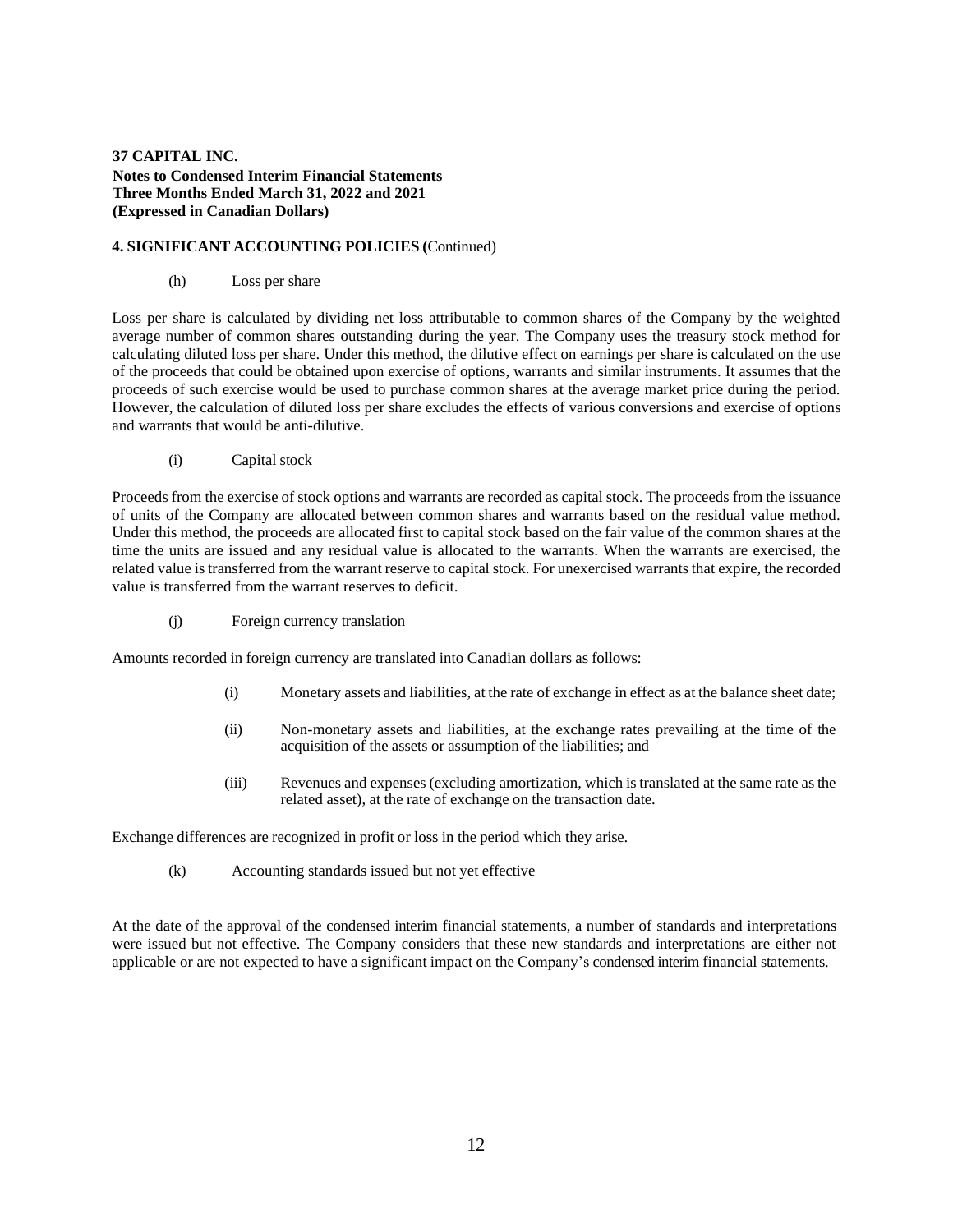### **5. MINERAL PROPERTY INTERESTS**

|                                               |    | Acacia<br><b>Property</b> |   | <b>Extra High</b><br><b>Property</b> | <b>Total</b> |
|-----------------------------------------------|----|---------------------------|---|--------------------------------------|--------------|
| Balance, December 31, 2018                    | S  |                           |   |                                      |              |
| Acquisition costs                             |    | 7,500                     |   | 25,000                               | 32,500       |
| Balance, December 31, 2019                    | \$ | 7.500                     | S | 25,001                               | 32,501       |
| Acquisition costs                             |    | 7,500                     |   |                                      | 7,500        |
| Balance, December 31, 2020                    | S  | 15,000                    |   | 25,001                               | 40,001       |
| Impairment                                    |    | (15,000)                  |   | (25.001)                             | (40,001)     |
| Balance, December 31, 2021 and March 31, 2022 |    |                           |   |                                      |              |

### **Acacia Property**

On September 30, 2019, the Company entered into a property option agreement (the "Option Agreement") with Eagle Plains Resources ltd. ("Eagle Plains") to acquire a 60% interest in the Acacia Property ("Acacia Property") in Adams Plateau Area of the Province of British Columbia. The following was required to exercise the option:

- Issuance of 20,000 common shares (issued) to Eagle Plains upon receipt of the current Acacia Property NI 43-101 Technical Report;
- Incur of a total of \$100,000 in property related expenditures on or before the first anniversary of the Option Agreement;
- Issuance of 10,000 common shares to Eagle Plains and incur a total of \$100,000 in property related expenditures on or before the second anniversary of the Option Agreement;
- Issuance of 10,000 common shares to Eagle Plains and incur a total of \$300,000 in property related expenditures on or before the third anniversary of the Option Agreement;
- Issuance of 10,000 common shares to Eagle Plains and incur a total of \$750,000 in property related expenditures on or before the fourth anniversary of the Option Agreement; and
- Issuance of 10,000 common shares to Eagle Plains and incur a total of \$1,250,000 in property related expenditures on or before the fifth anniversary of the Option Agreement.

Within a period of 30 days after each annual anniversary of the Option Agreement, the Company was required to decide whether or not it wishes to continue with the Option Agreement.

On October 15, 2020, the Company entered into an amendment agreement to the Option Agreement with Eagle Plains as the Company was not able to incur the required amount of \$100,000 in property related expenditure during the  $1<sup>st</sup>$ Anniversary. The following are the amendments which were required to exercise the option:

- Issuance of 20,000 common shares (issued) to Eagle Plans.
- Commitment to incur \$200,000 in property related expenditures during the 2nd period of the agreement.

During November 2021, by mutual consent, the Company and Eagle Plains terminated the Option Agreement dated September 30, 2019 and the Amendment Agreement to the Option Agreement dated October 15, 2020. Accordingly, the Company recorded an impairment loss of \$15,000 during the year ended December 31, 2021.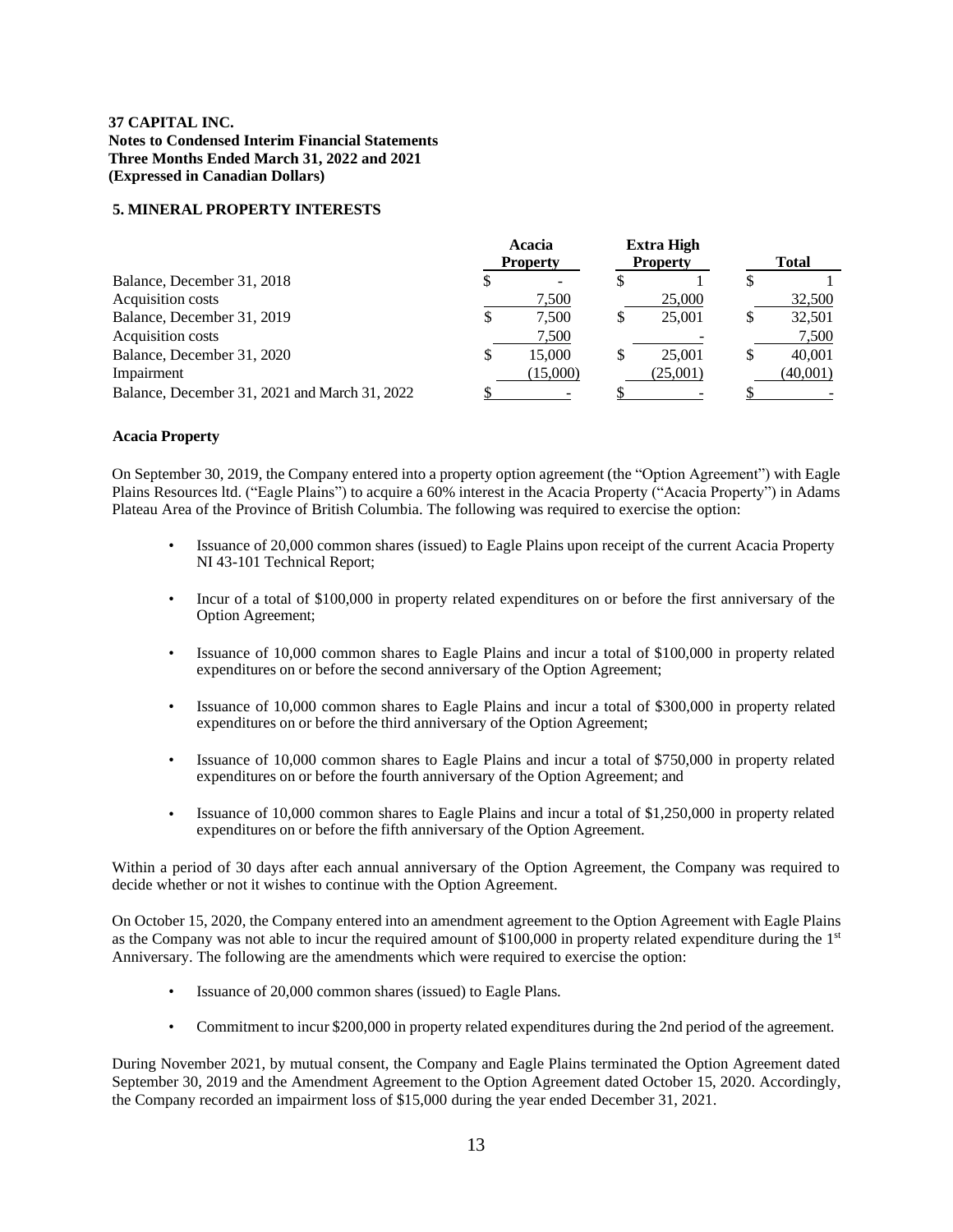### **5. MINERAL PROPERTY INTERESTS** (Continued)

### **Extra High Property**

Previously the Company held a 33% interest in the Extra High Claims, located in the Kamloops Mining Division of the Province of British Columbia ("Extra High Property").

On October 31, 2019, as amended on November 4, 2019, the Company entered into an agreement with Colt Resources Inc. ("Colt Resources") to purchase the remaining 67% right, interest and title in and to the Extra High Property. The following is required to complete the purchase:

- a cash consideration of \$100,000 of which \$25,000 was paid on the closing date and the remaining balance of \$75,000 is payable after eighteen months (unpaid); and
- a 0.5% NSR from commercial production which may be purchased by the Company at any time by making a payment of \$500,000.

The Extra High Property claims are to expire on July 31, 2022. The agreement can be terminated by the Company at anytime without any monetary repercussions. As at December 31, 2021 and March 31, 2022, the Company owns a 100% undivided right, interest and title in and to the Extra High Property.

The Extra High Property is subject to a 1.5% Net Smelter Royalty ("NSR") payable to a third party, 50% of which, or 0.75%, can be purchased by the Company at any time by paying \$500,000.

During the year ended December 31, 2021, the Company recorded an impairment loss of \$25,001 as the Company has decided not to conduct any further exploration work on the Extra High Property.

### **6. ACCOUNTS PAYABLE AND ACCRUED LIABILITES**

|                     | March 31, |  | December 31, |
|---------------------|-----------|--|--------------|
|                     | 2022      |  | 2021         |
| Trade payables      | 82,395    |  | 77,549       |
| Accrued liabilities | 74,815    |  | 72,452       |
|                     | 157.210   |  | 150,001      |

#### **7. RELATED PARTY TRANSACTIONS**

The amounts due to related parties are unsecured, payable on demand which consist of the following:

|                                                         | March 31,<br>2022 | December 31,<br>2021 |
|---------------------------------------------------------|-------------------|----------------------|
| Entities controlled by directors (non-interest-bearing) | 41.609<br>41.609  | 34,756<br>34,756     |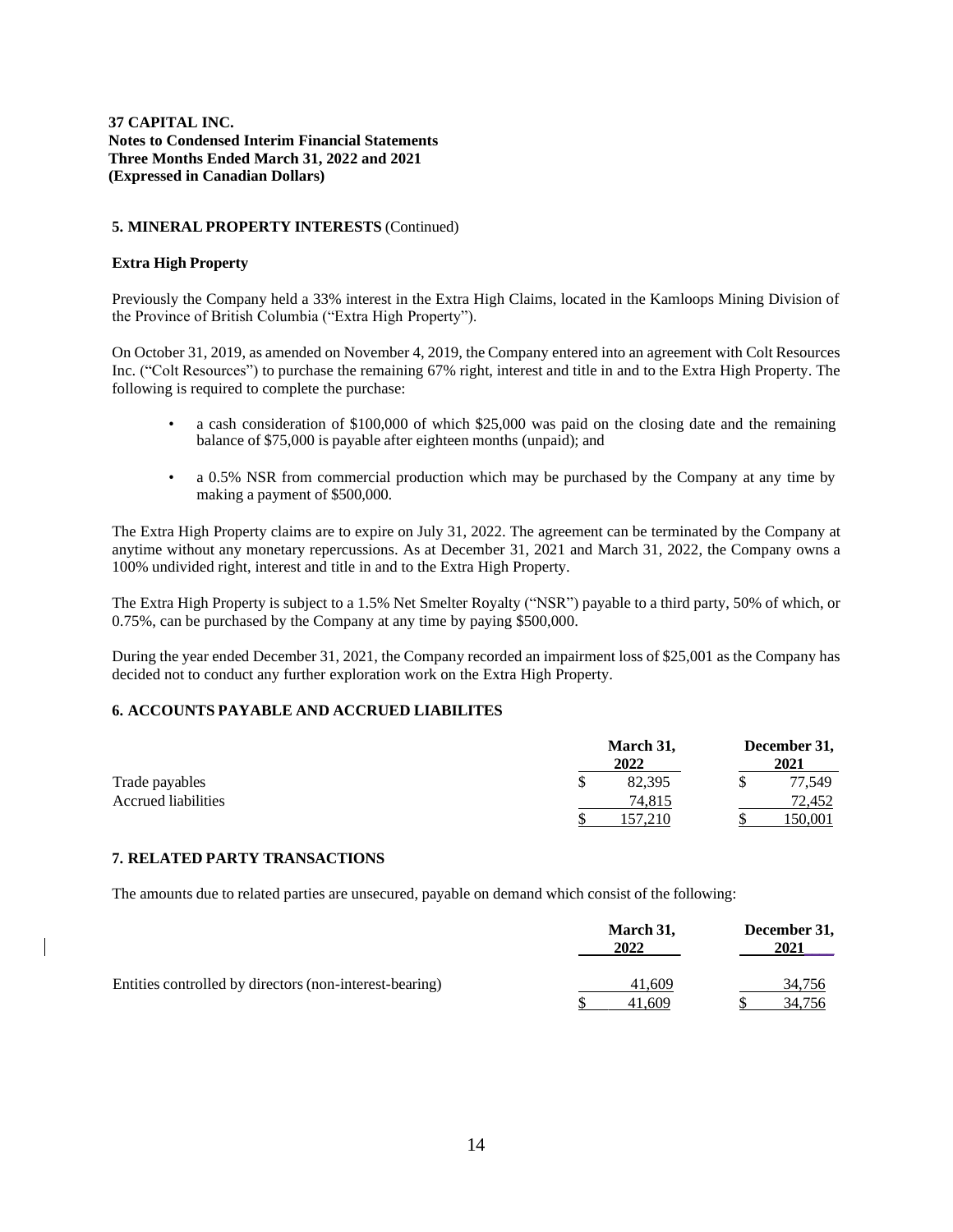### **7. RELATED PARTY TRANSACTIONS** (Continued)

Included in convertible debentures and accrued interest is \$467,089 (December 31, 2021 - \$459,589) owing to the Chief Executive Officer and to a director of the Company (note 10).

During the three months period ended March 31, the following amounts were charged by related parties.

|                                                          | 2022  | 2021  |
|----------------------------------------------------------|-------|-------|
| Interest charged on amounts due to related parties       |       | 70    |
| Rent charged by entities with common directors (note 12) | 3.000 | 3.000 |
| Office expenses charged by, and other expenses paid on   |       |       |
| behalf of the Company by a company with common           |       |       |
| directors (note 12)                                      | 3,553 | 3,000 |
|                                                          | 6.553 | 6.070 |

The Company, together with Jackpot Digital Inc. ("Jackpot"), a related company with certain common directors, have entered into an office lease agreement, and an office support services agreement (Note 12).

### **8. REFUNDABLE SUBSCRIPTION**

During the year ended December 31, 2016, the Company cancelled subscription agreements of a non-brokered private placement totaling \$45,000 and the Company refunded \$35,000. As of December 31, 2020, the remaining \$10,000 was owing and was due on demand. On January 25, 2021, the \$10,000 was settled by the issuance of 40,000 common shares with a fair value of \$0.55 per share pursuant to a debt settlement agreement dated December 11, 2020. A loss of \$12,000 was recognized by the Company during the year ended December 31, 2021. The common shares issued were subject to a hold period which expired on May 26, 2021.

During the year ended December 31, 2020, the Company received \$20,000 of subscription funds for 80,000 flowthrough units of the Company at \$0.25 per unit, each unit consisting of one common share and one share purchase warrant exercisable at \$0.50 per share for two years. On January 15, 2021, the Company issued 80,000 flow-through units of the Company at \$0.25 per unit. The securities issued were subject to a hold period which expired on May 16, 2021.

### **9. LOAN PAYABLE**

During the year ended December 31, 2016, the Company entered into an agreement with an arm's length party whereby the party paid certain debts owed by the Company. The loan was non-interest bearing, unsecured and due on demand. On January 25, 2021, the principal amount of \$103,924 plus accrued interest were settled by the issuance of 415,697 common shares with a fair value of \$0.55 per share pursuant to a debt settlement agreement dated December 11, 2020. The Company recognized a loss of \$124,709 during the year ended December 31, 2021. The common shares issued were subject to a hold period which expired on May 26, 2021.

During May 2021, an arm's length party has lent the Company the amount of \$50,000. As of March 31, 2022, the loan is outstanding and has accrued interest in the amount of \$4,205.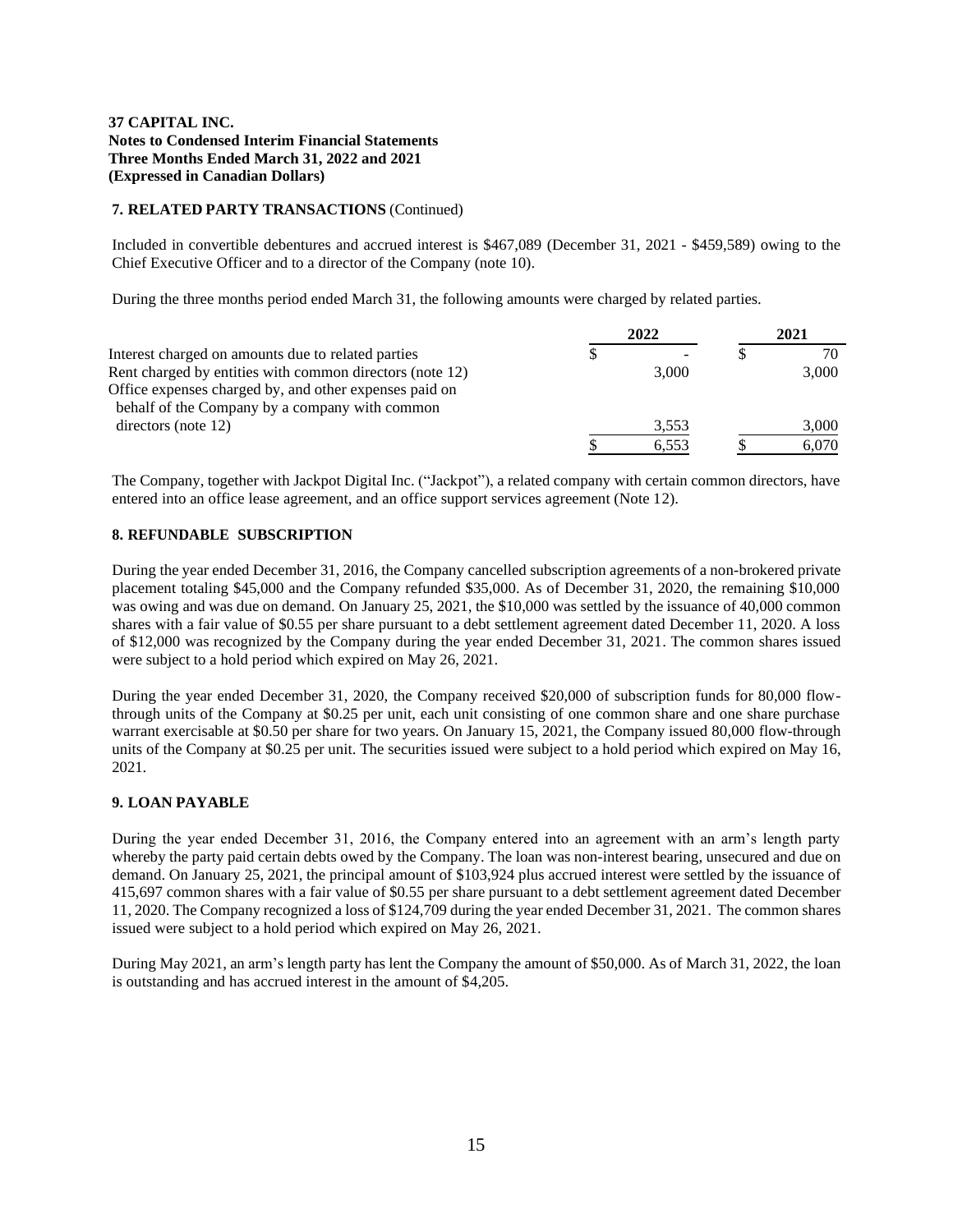### **10. CONVERTIBLE DEBENTURES FINANCING**

#### *Convertible Debentures Financing 2015*

On January 6, 2015, the Company closed a convertible debenture financing with two directors of the Company for the amount of \$250,000. The convertible debentures matured on January 6, 2016, and bear interest at the rate of 12% per annum payable on a quarterly basis. The convertible debentures are convertible into common shares of the Company at a conversion price of \$1.50 per share. The liability component of the convertible debentures was recognized initially at the fair value of a similar liability with no equity conversion option, which was calculated based on the application of a market interest rate of 25%. On the initial recognition of the convertible debentures, the amount of \$222,006 was recorded under convertible debentures and the amount of \$27,994 has been recorded under the equity portion of convertible debenture reserve.

On October 29, 2021 the Company entered into an Addendum to the convertible debentures whereby the maturity date of the principal amount totaling \$250,000 of the convertible debentures together with the accrued interest has been extended indefinitely, until mutual consent of the Company and Lender has been reached.

At March 31, 2022, the Company recorded interest expense of \$7,500 (December 31,2021 - \$30,000). As of March 31, 2022, \$250,000 of the convertible debentures are outstanding plus the accrued interest of \$217,089 (December 31, 2021- \$209,589).

#### *Convertible Debentures Financing 2013*

During the year ended December 31, 2013, the Company issued several convertible debentures for a total amount of \$975,000. The convertible debentures had a maturity date of 18 months from the date of closing, and bore interest at the rate of 15% per annum payable on a quarterly basis. The liability component of the convertible debenture was recognized initially at the fair value of a similar liability with no equity conversion option, which was calculated based on the application of a market interest rate of 20%. The difference between the \$975,000 face value of the debentures and the fair value of the liability component was recognized in equity. On the initial recognition of the convertible debentures, the amount of \$913,072 has been recorded under convertible debentures and the amount of \$61,928 has been recorded under the equity portion of convertible debentures.

As at March 31, 2022 the Company recorded interest expense of \$nil (December 2021 - \$nil). Pursuant to debt settlement agreements dated December 11, 2020 in respect to the convertible debentures 2013, on January 25, 2021 the Company issued an aggregate of 833,409 common shares of the Company with a fair value of \$0.55 per share in settlement of the outstanding convertible debentures 2013 totaling \$100,000 plus accrued interest. The Company recognized a loss of \$250,023 during the year ended December 31, 2021. The common shares issued were subject to a hold period which expired on May 26, 2021.

### **11. CAPITAL STOCK**

The weighted average remaining

(a) Authorized

Unlimited number of common and preferred shares without par value.

As of March 31, 2022, there are no preferred shares issued.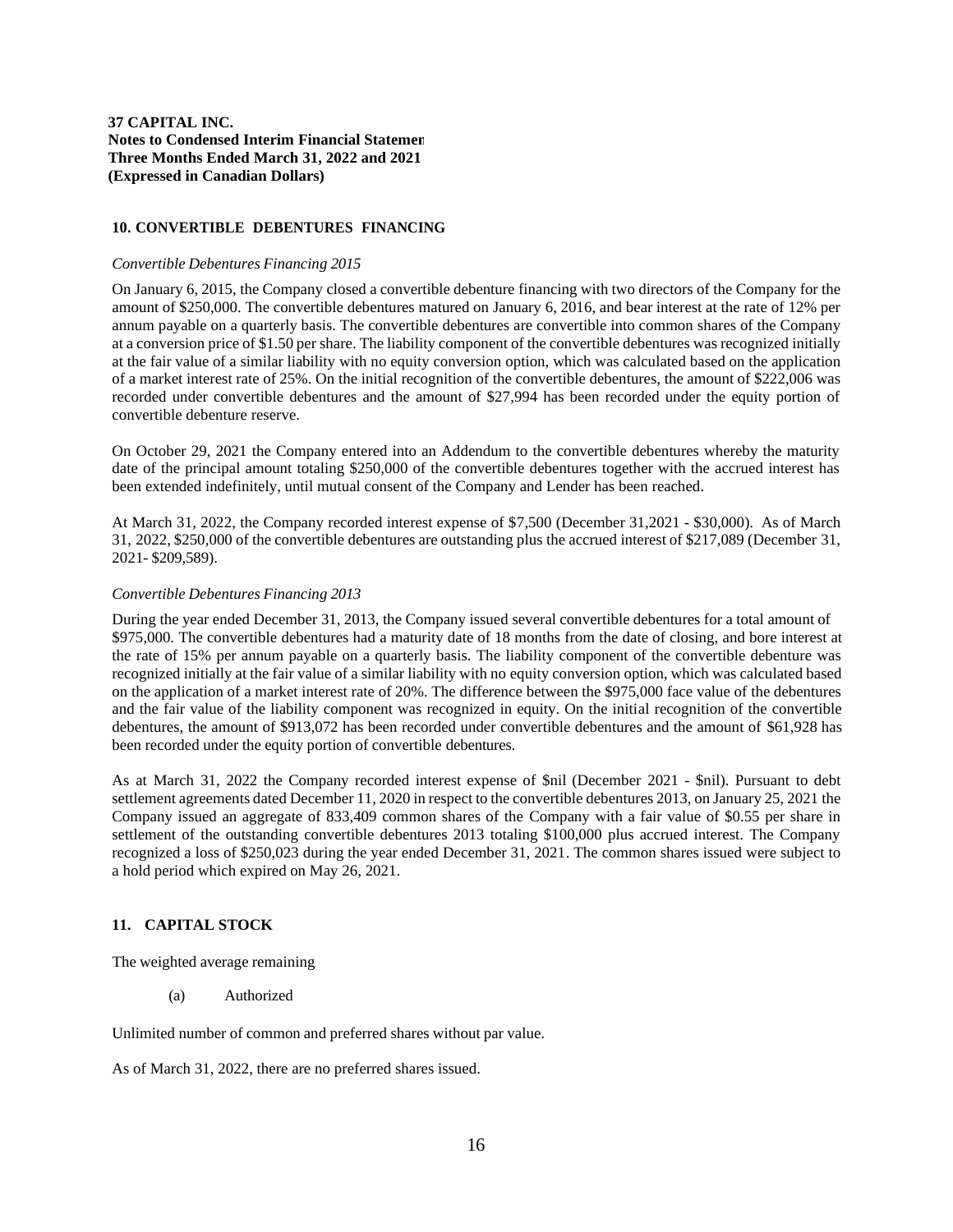# **11. CAPITAL STOCK** (continued)

(b) Issued

As of March 31, 2022, there are 4,495,947 common shares issued and outstanding.

On January 15, 2021, the Company issued 80,000 flow-through units for proceeds of \$20,000. Each flow-through unit consists of one flow-through common share of the Company and one non-flow-through share purchase warrant to acquire one non-flow-through common share of the Company at a price of \$0.50 for a period of two years.

On January 25, 2021, the Company issued 2,957,406 common shares of the Company at a price of \$0.25 per common share in settlement of debts totaling the amount of \$739,351 to certain creditors, including to a related party and a director and officer of the Company. The fair value of the 2,957,406 common shares was \$1,626,573. As a result, the Company recorded a loss on debt settlement of \$887,222.

During the year ended December 31, 2020, the Company issued 20,000 common shares at \$0.375 per share to Eagle Plains pursuant to the Acacia Property Option Agreement (Note 5).

During the year ended December 31, 2019, Jackpot sold 680,000 common shares of the Company through the facilities of the Exchange. As at December 31, 2020, Jackpot owned 9,997 common shares in the capital of the Company. In addition, Jackpot owns 689,997 share purchase warrants of the Company exercisable at \$0.60 per share until November 2, 2022. During January 2021, Jackpot acquired 597,380 common shares of the Company at a deemed price of \$0.25 per share pursuant to a debt settlement agreement dated December 11, 2020. As of March 31, 2022, Jackpot owns 607,377 common shares in the capital of the Company representing approximately 13.51% of the Company's issued and outstanding common shares.

#### (c) Warrants

Warrants activity is as follows:

|                                | Number of Warrants |   | Weighted Average Exercise<br>Price |
|--------------------------------|--------------------|---|------------------------------------|
| Balance, December 31, 2018     | 964.997            |   | 0.60                               |
| Balance, December 31, 2019     |                    |   |                                    |
| and 2020                       | 964.997            |   | 0.60                               |
| Expired                        | (100,000)          | Φ | 0.675                              |
| <b>Issued</b>                  | 80,000             |   | 0.50                               |
| Balance, December 31, 2021 and |                    |   |                                    |
| March 31, 2022                 | 944.997            | Φ | 0.59                               |

As of March 31, 2022, the following warrants were outstanding: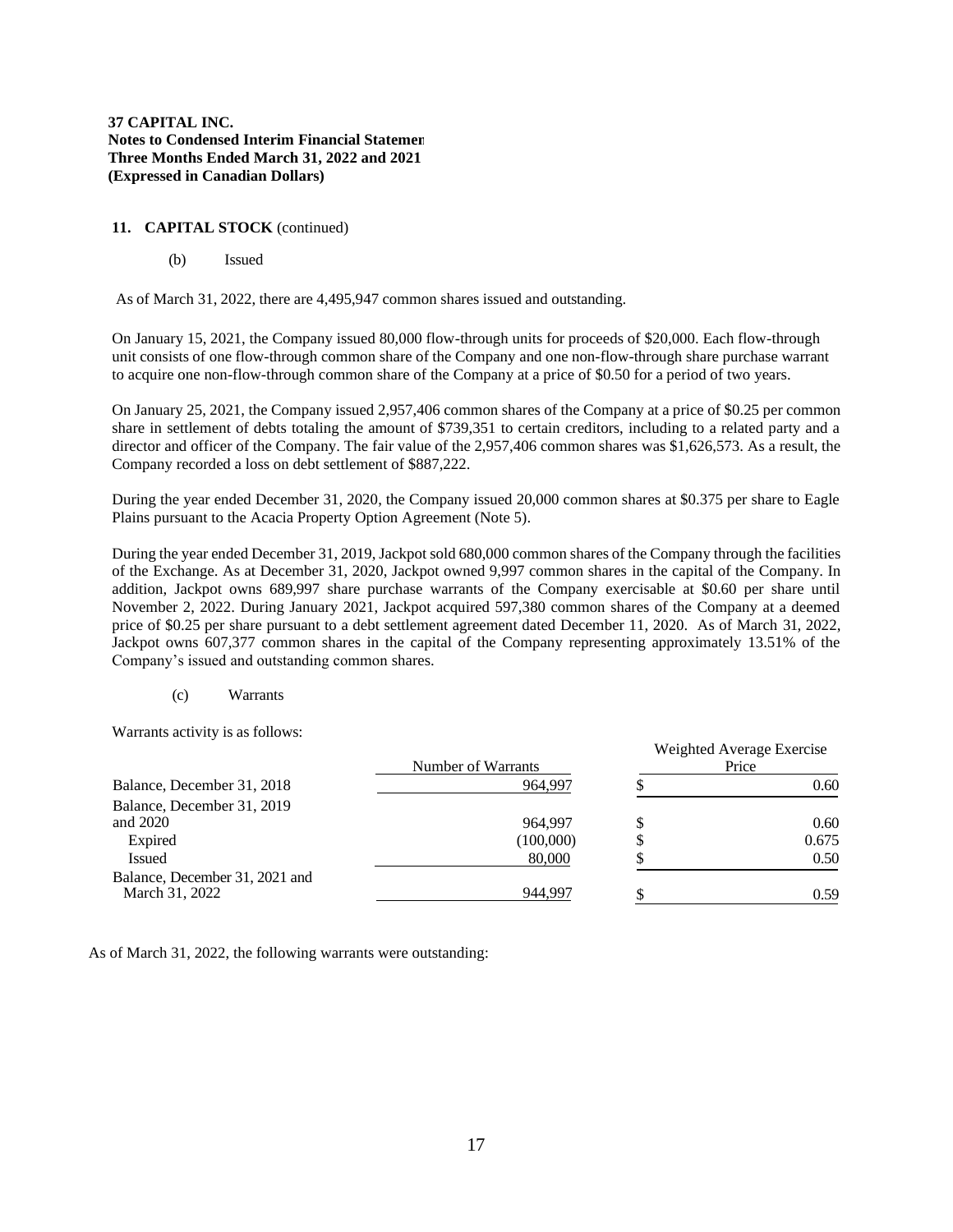### **11. CAPITAL STOCK** (Continued)

|                    |                       | Number of<br>Warrants |
|--------------------|-----------------------|-----------------------|
| <b>Expiry Date</b> | <b>Exercise Price</b> | Outstanding           |
| November 2, 2022   | 0.60                  | 864.997               |
| January 15, 2023   | 0.50                  | 80,000                |
|                    |                       | 944,997               |

The weighted average remaining contractual life for warrants outstanding at March 31, 2022 is 0.61 years (March 31, 2021 - 2.59 years).

(d) Stock options

The Company's 2015 Stock Option Plan provides that the Board of Directors of the Company may grant to directors, officers, employees and consultants of the Company options to acquire up to 20% of the issued and outstanding common shares of the Company calculated from time to time on a rolling basis. The terms of the options are determined at the date of grant.

As of March 31, 2022, there were no stock options outstanding (March 31, 2021 – Nil).

### **12. COMMITMENTS**

- (a) The Company has an office lease agreement with Jackpot which expires on August 31, 2022. Under the agreement, the Company is entitled to have office space from Jackpot at a monthly rate of \$1,000 plus applicable taxes. Furthermore, Jackpot or the Company may terminate this agreement by giving each other a three months' notice in writing.
- (b) The Company has an office support services agreement with Jackpot which expires on August 31, 2022. Under the agreement, the Company is entitled to receive office support services from Jackpot at a monthly rate of \$1,000 plus applicable taxes. Either Jackpot or the Company may terminate this agreement by giving each other a three months' notice in writing.
- (c) With respect to the 80,000 flow-through units of the Company that were issued, the Company is committed to incur Canadian qualifying exploration expenditures during 2022 for the amount of \$20,000.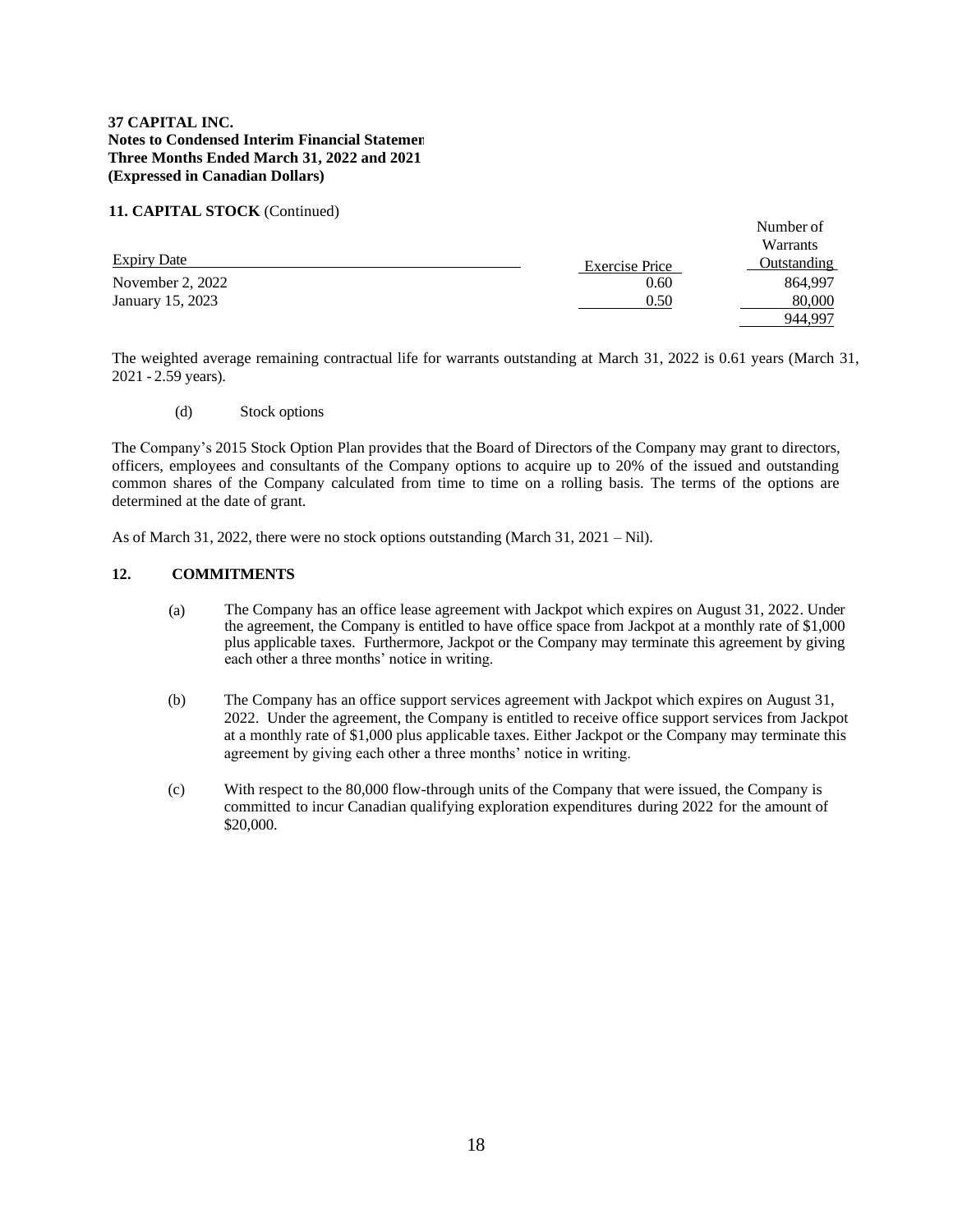#### **13. CAPITAL MANAGEMENT**

The Company considers its capital to be comprised of stockholders' deficiency and convertible debenture.

The Company's objective when managing capital is to maintain adequate levels of funding to support the acquisition, exploration and, if warranted, the development of mineral properties, to invest in non-mining related projects and to maintain the necessary corporate and administrative functions to facilitate these activities. This is done primarily through equity and debt financing. Future financings are dependent on market conditions and there can be no assurance that the Company will be able to raise funds in the future. There were no changes to the Company's approach to capital management during the three months ended March 31, 2022. The Company is not subject to externally imposed capital requirements.

#### **14. FINANCIAL INSTRUMENTS AND RISK MANAGEMENT**

(a) Risk management overview

The Company's activities expose it to a variety of financial risks including credit risk, liquidity risk and market risk. This note presents information about the Company's exposure to each of the above risks, the Company's objectives, policies and processes for measuring and managing risk, and the Company's management of capital. The Company employs risk management strategies and policies to ensure that any exposure to risk is in compliance with the Company's business objectives and risk tolerance levels. While the Board of Directors has the overall responsibility for the Company's risk management framework, the Company's management has the responsibility to administer and monitor these risks.

#### (b) Fair value of financial instruments

The fair values of cash, accounts payable and accrued liabilities, due to related parties, refundable subscription, loan payable and convertible debentures approximate their carrying values due to the short-term maturity of these instruments.

IFRS establishes a fair value hierarchy that reflects the significance of the inputs used in making the measurements. The fair value hierarchy has the following levels:

Level 1 – quoted prices (unadjusted) in active markets for identical assets or liabilities;

Level 2 – inputs other than quoted prices included in Level 1 that are observable for the asset or liability, either directly (i.e. as prices) or indirectly (i.e. derived from prices); and

Level 3 – inputs for the asset or liability that are not based on observable market data (unobservable inputs).

(c) Credit risk

Credit risk is the risk of financial loss to the Company if a customer or counterparty to a financial instrument fails to meet its contractual obligations. The financial instruments that potentially subject the Company to a significant concentration of credit risk consist of cash. The Company mitigates its exposure to credit loss associated with cash by placing its cash with a major financial institution.